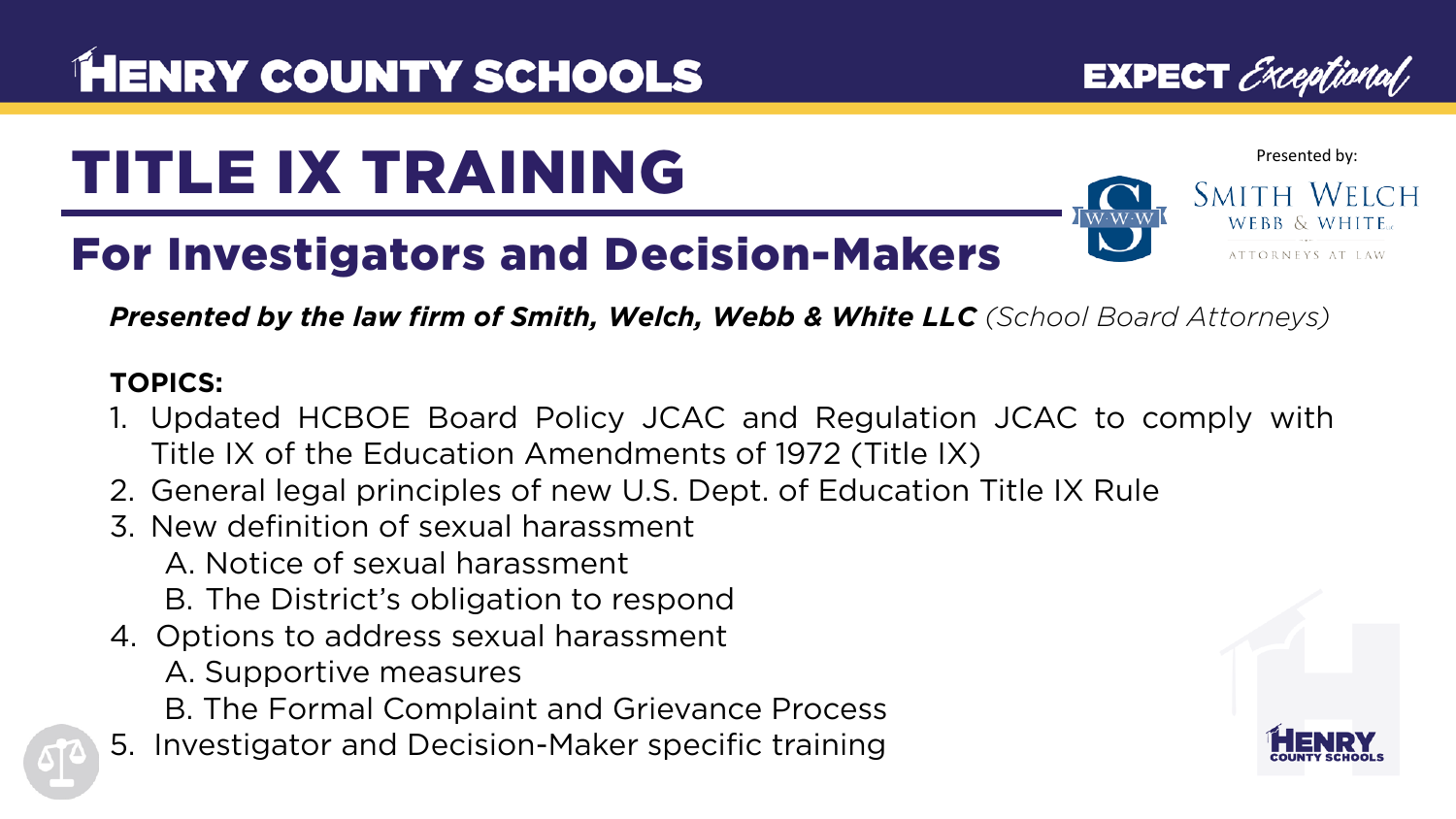

**EXPECT** Exceptional

WEBB & WHITE ATTORNEYS AT LAW

#### *See below Updated HCBOE Board Policy JCAC and Regulation JCAC to comply with Title IX of the Education Amendments of 1972 (Title IX)*

| <b>HENRY COUNTY BOARD OF EDUCATION</b>                                                                                                                                                                               |                                                                                                                                                                                                                                                                                                                                                                                                                                                                                                                                                                                                                                                                                                                                                                                                                                   | <b>BOARD</b><br><b>POLICY</b>                                                                             |  |
|----------------------------------------------------------------------------------------------------------------------------------------------------------------------------------------------------------------------|-----------------------------------------------------------------------------------------------------------------------------------------------------------------------------------------------------------------------------------------------------------------------------------------------------------------------------------------------------------------------------------------------------------------------------------------------------------------------------------------------------------------------------------------------------------------------------------------------------------------------------------------------------------------------------------------------------------------------------------------------------------------------------------------------------------------------------------|-----------------------------------------------------------------------------------------------------------|--|
| <b>ICAC: Sexual Harassment</b>                                                                                                                                                                                       |                                                                                                                                                                                                                                                                                                                                                                                                                                                                                                                                                                                                                                                                                                                                                                                                                                   | <b>Status: Under Review</b>                                                                               |  |
| Original Adopted Date: 2/1/1995                                                                                                                                                                                      | Last Revised Date: 6/10/2013                                                                                                                                                                                                                                                                                                                                                                                                                                                                                                                                                                                                                                                                                                                                                                                                      | <b>Last Reviewed Date: TBD</b>                                                                            |  |
| <b>Sexual Harassment Policy</b>                                                                                                                                                                                      |                                                                                                                                                                                                                                                                                                                                                                                                                                                                                                                                                                                                                                                                                                                                                                                                                                   |                                                                                                           |  |
| the following criteria:                                                                                                                                                                                              | (34 C.F.R. § 106.8) not to discriminate in such a manner. The requirement not to discriminate in the<br>education program or activity extends to admission and employment. Inquiries about the application of<br>Title IX and its regulations to the Board may be referred to the Board's Title IX Coordinators, the<br>Assistant Secretary for Civil Rights of the Department of Education, or both. Retaliation against<br>individuals who file complaints of alleged sexual harassment or those who assist in the investigation of<br>complaints of alleged sexual harassment is expressly prohibited.<br>It shall be a violation of this JCAC policy for any student or employee of the District to engage in sexual<br>harassment. Sexual harassment is defined as conduct on the basis of sex that satisfies one or more of |                                                                                                           |  |
|                                                                                                                                                                                                                      | 1. An employee of the Board conditioning the provision of an aid, benefit, or service of the Board<br>on an individual's participation in unwelcome sexual conduct;                                                                                                                                                                                                                                                                                                                                                                                                                                                                                                                                                                                                                                                               |                                                                                                           |  |
| 2. Unwelcome conduct determined by a reasonable person to be so severe, pervasive, and<br>objectively offensive that it effectively denies a person equal access to the Board's education<br>program or activity; or |                                                                                                                                                                                                                                                                                                                                                                                                                                                                                                                                                                                                                                                                                                                                                                                                                                   |                                                                                                           |  |
|                                                                                                                                                                                                                      | 3. "Sexual assault" as defined in 20 U.S.C. 1092(f)(6)(A)(v), "dating violence" as defined in 34 U.S.C.<br>12291(a)(10), "domestic violence" as defined in 34 U.S.C. 12291(a)(8), or "stalking" as defined in<br>34 U.S.C. 12291(a)(30).                                                                                                                                                                                                                                                                                                                                                                                                                                                                                                                                                                                          |                                                                                                           |  |
|                                                                                                                                                                                                                      | Any student or employee who believes that he or she has been exposed to sexual harassment or<br>Title IX Coordinators. Any employee that is on actual notice of sexual harassment or retaliation must<br>immediately report the act to the Board's Title IX Coordinators.                                                                                                                                                                                                                                                                                                                                                                                                                                                                                                                                                         | retaliation in the Board's education program or activity should immediately report the act to the Board's |  |

| Regulation JCAC-R(1): Harassment - Sexual Harassment<br><b>Grievance Process</b>                                                                                                                                                                                                                                                                                                                                                                       | <b>Henry County Schools</b> |
|--------------------------------------------------------------------------------------------------------------------------------------------------------------------------------------------------------------------------------------------------------------------------------------------------------------------------------------------------------------------------------------------------------------------------------------------------------|-----------------------------|
| Original Issued Date: 07/29/2020   Last Reviewed Date: 07/29/2020                                                                                                                                                                                                                                                                                                                                                                                      | <b>Status: ISSUED</b>       |
| Original Issue Date: 07/29/2020                                                                                                                                                                                                                                                                                                                                                                                                                        |                             |
| Pursuant to Henry County Board of Education (the "Board") Policy JCAC, Title IX of the Education Amendments<br>of 1972 (20 U.S.C. § 1681, et seq.) and its regulations (34 C.F.R. § 106.8), together referred to as "Title IX", the<br>Board hereby adopts the following grievance process for handling formal complaints of sexual harassment within<br>the Henry County School District (the "District").                                            |                             |
| I. Definitions                                                                                                                                                                                                                                                                                                                                                                                                                                         |                             |
| A. As outlined in Policy JCAC and defined in Title IX, the following definitions constitute "sexual harassment"<br>for purposes of this grievance process. Sexual harassment is defined as conduct on the basis of sex that<br>satisfies one or more of the following criteria:<br>1. An employee of the Board conditioning the provision of an aid, benefit, or service of the Board on an<br>individual's participation in unwelcome sexual conduct; |                             |
| 2. Unwelcome conduct determined by a reasonable person to be so severe, pervasive, and objectively<br>offensive that it effectively denies a person equal access to the Board's education program or<br>activity; or                                                                                                                                                                                                                                   |                             |
| 3. Any of the following as defined in federal law. Should these federal definitions change, so shall the<br>definitions within this regulation to comply with law:                                                                                                                                                                                                                                                                                     |                             |
| a. sexual assault as defined in the Clery Act ("Jeanne Clery Disclosure of Campus Security<br>Policy and Campus Crime Statistics Act", 20 U.S.C. 1092(f)(6)(A)(v)): Any sexual act directed<br>against another person, forcibly and/or against the person's will; not forcibly or against the<br>person's will when the victim is incapable of giving consent.                                                                                         |                             |

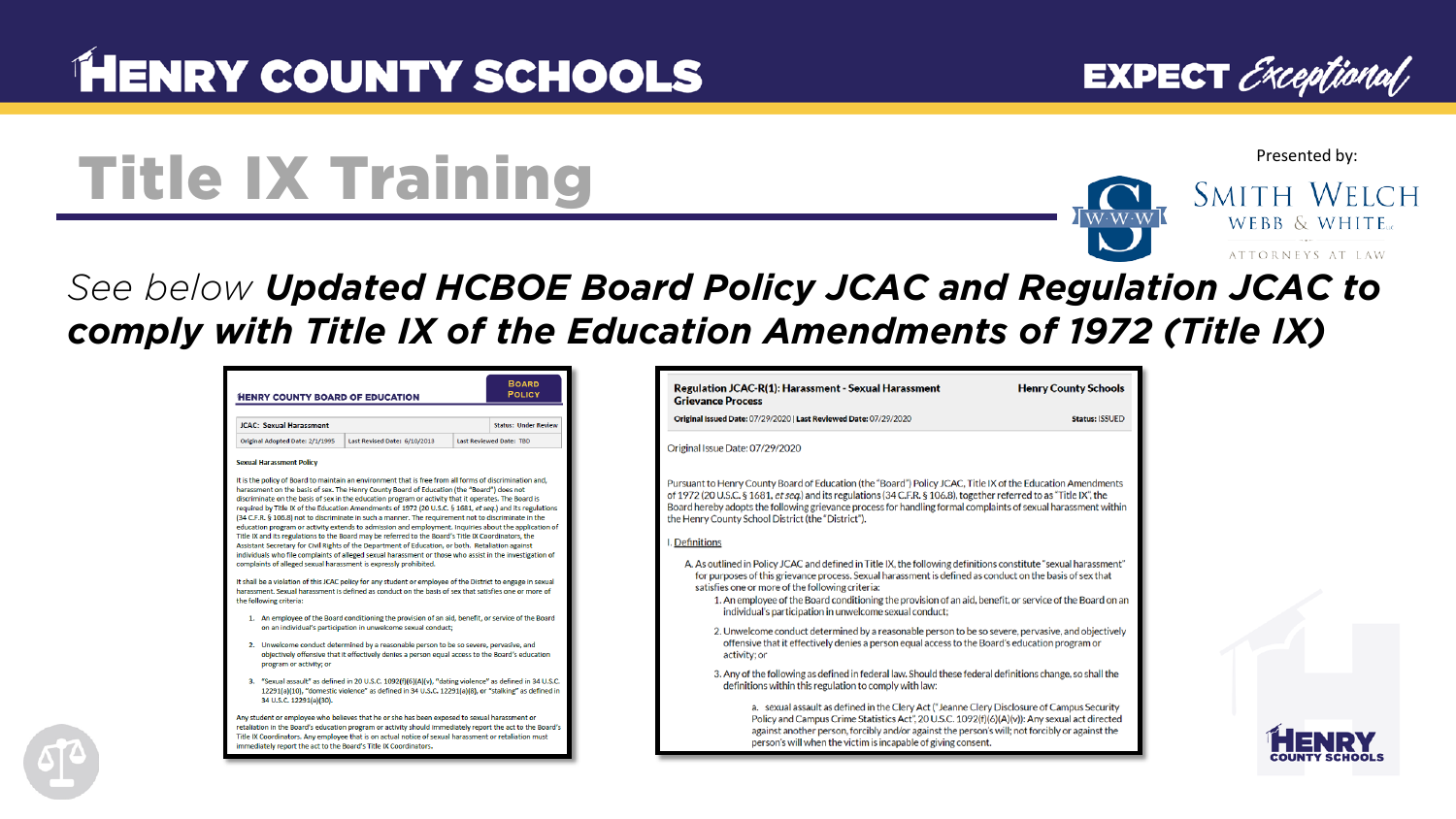

*Legal Principles –* Goals of New Rule Change

Focus on Due Process **(Regulation JCAC, Section II.B)**

- Fairness to complainant and respondent
- Formal complaint process to provide these rights before discipline can be imposed for sexual harassment
- Substantial information regarding rights for victims and the accused
- No Bias / Must be Neutral **(Regulation JCAC, Section XI.B)**
	- Between Men / Women
	- Between **Complainants** / **Respondents**
	- **Not** based on stereotypes

Preserve Free Speech Rights **(Regulation JCAC, Section IV.F)**





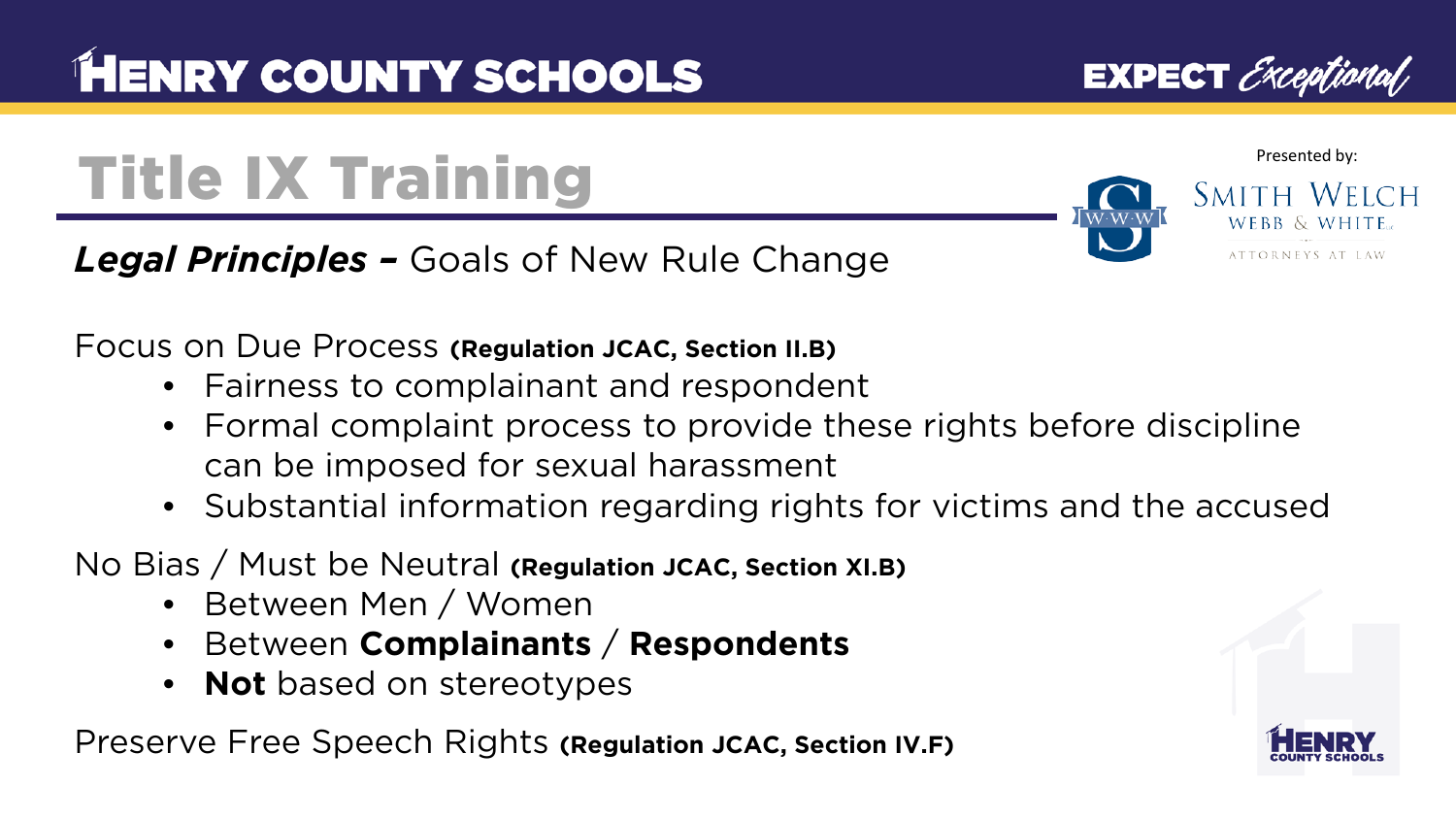

### Title IX Training **Presented by:**

*Legal Principles* **(Regulation JCAC, Section I.A)**





- Title IX prohibits discrimination **on the basis of sex** in education
- New Rule focuses on sexual harassment as discrimination
- Sexual harassment denies students the benefits of and participation in school on the basis of sex
- What is **sexual harassment**? New definition (more details later):
	- "Quid pro quo" harassment
	- Unwelcome conduct that is so severe, pervasive **AND** objectively offensive that it effectively denies a person equal access to the school's education program or activity
	- "sexual assault," "dating violence," "domestic violence" or "stalking" under the Clery Act and VAWA (Violence Against Women Act)

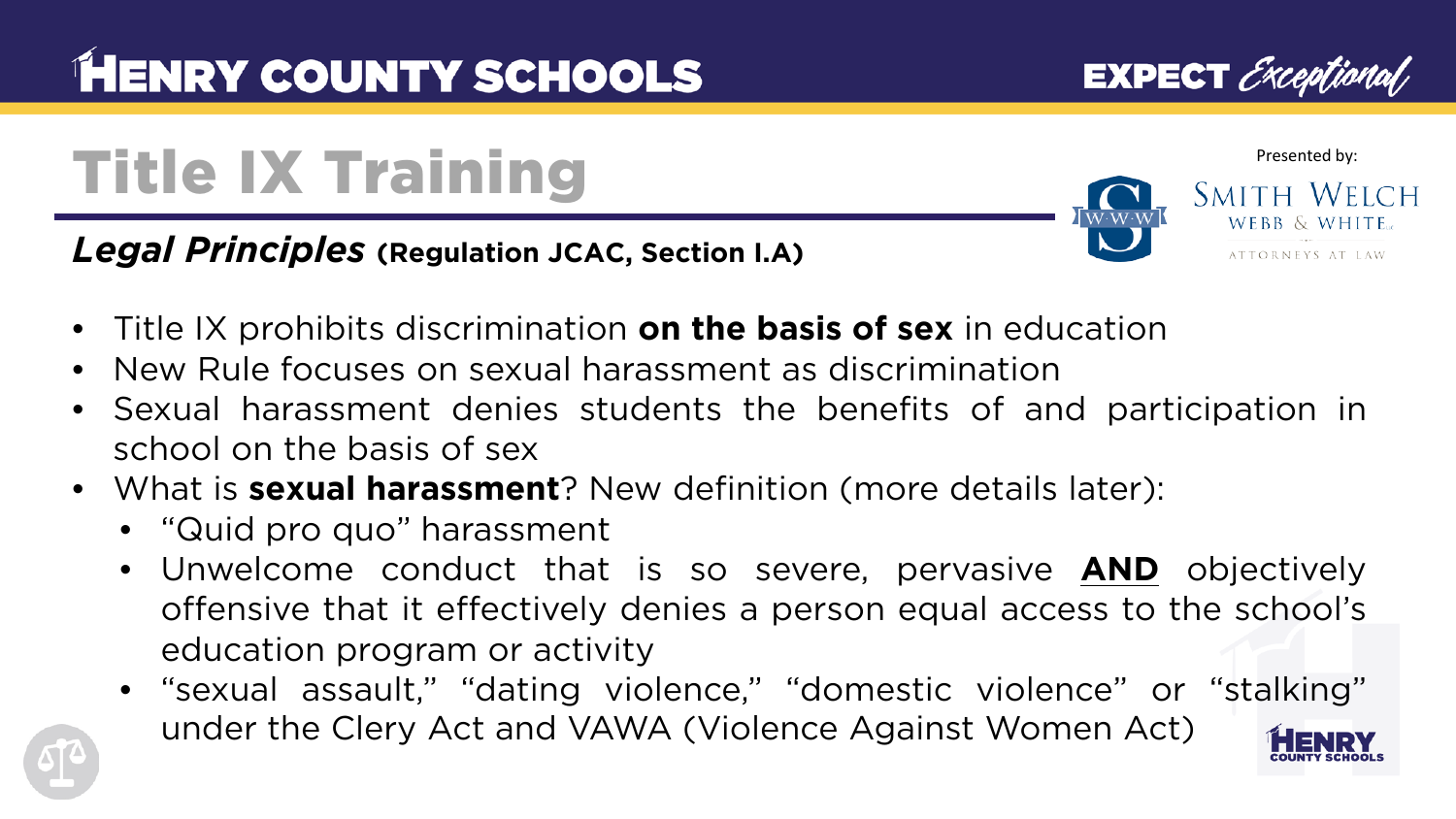

*Jurisdiction* **(Policy JCAC)**





- Not all places, but not just "on campus" or "at school".
- Must occur in the United States
- Covers sexual harassment that happens **in a school's "education program or activity"**
	- Locations, events, circumstances where a school exercises substantial control over the context of the harassment and the person accused of committing the harassment
	- At school, on school bus, on field trip, at school sponsored activities (athletics), academic conferences
- Includes harassment by or against students **or** staff



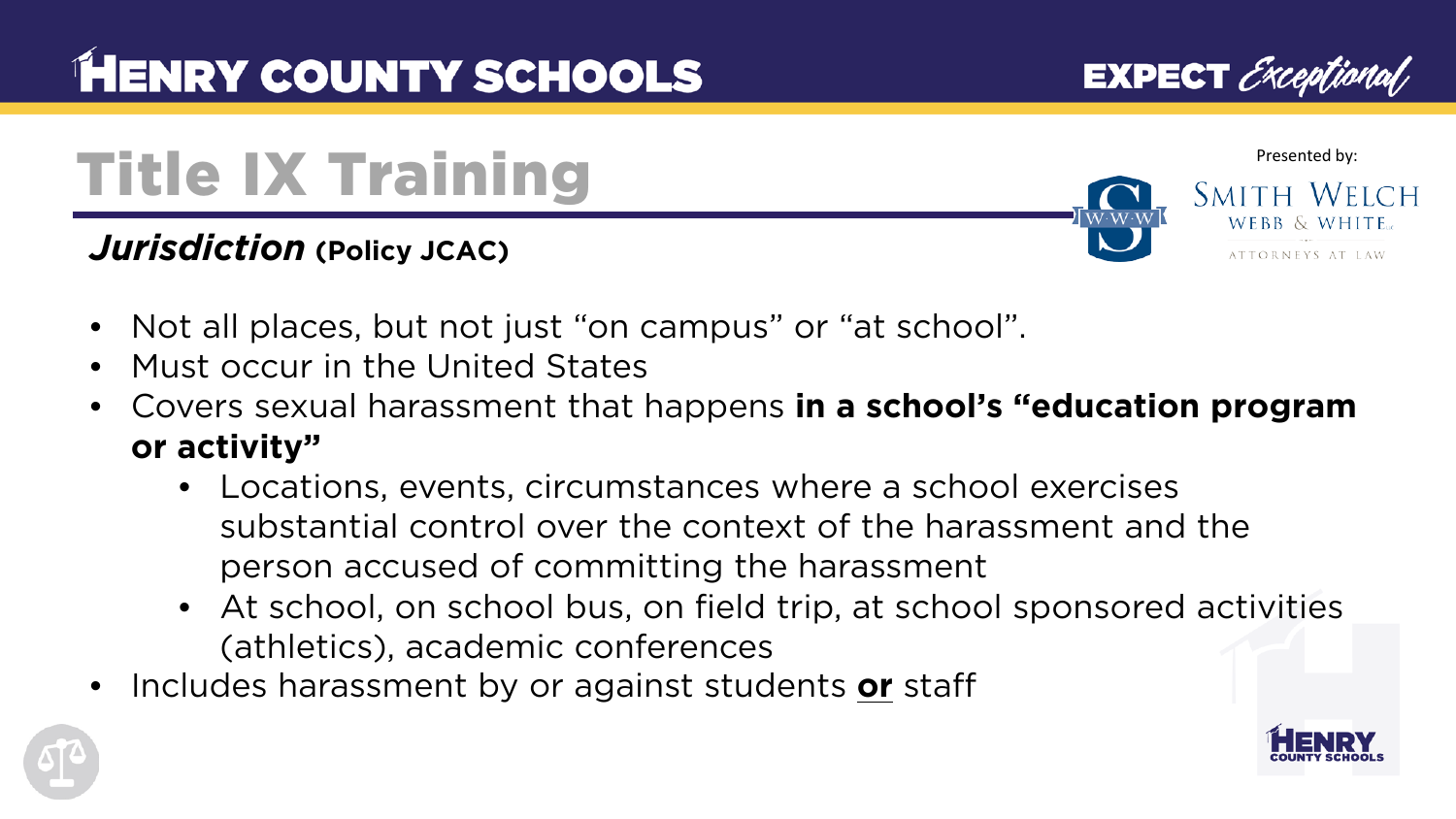

### Title IX Training **Presented by:**

*Actual Knowledge* **(Policy JCAC)**





- School must respond to "actual knowledge" of harassment
- When school personnel personally observes sexual harassment
- When school is put on notice that person may have been victimized by sexual harassment
	- **ANY** person can put the school on notice (victim, parent, friend, bystander, etc.)
	- School is put on notice when **ANY** employee is put on notice of incident
- Employees have been trained to alert the school principal or the district's Chief of Staff as the Title IX Coordinators when they are put on notice of sexual harassment.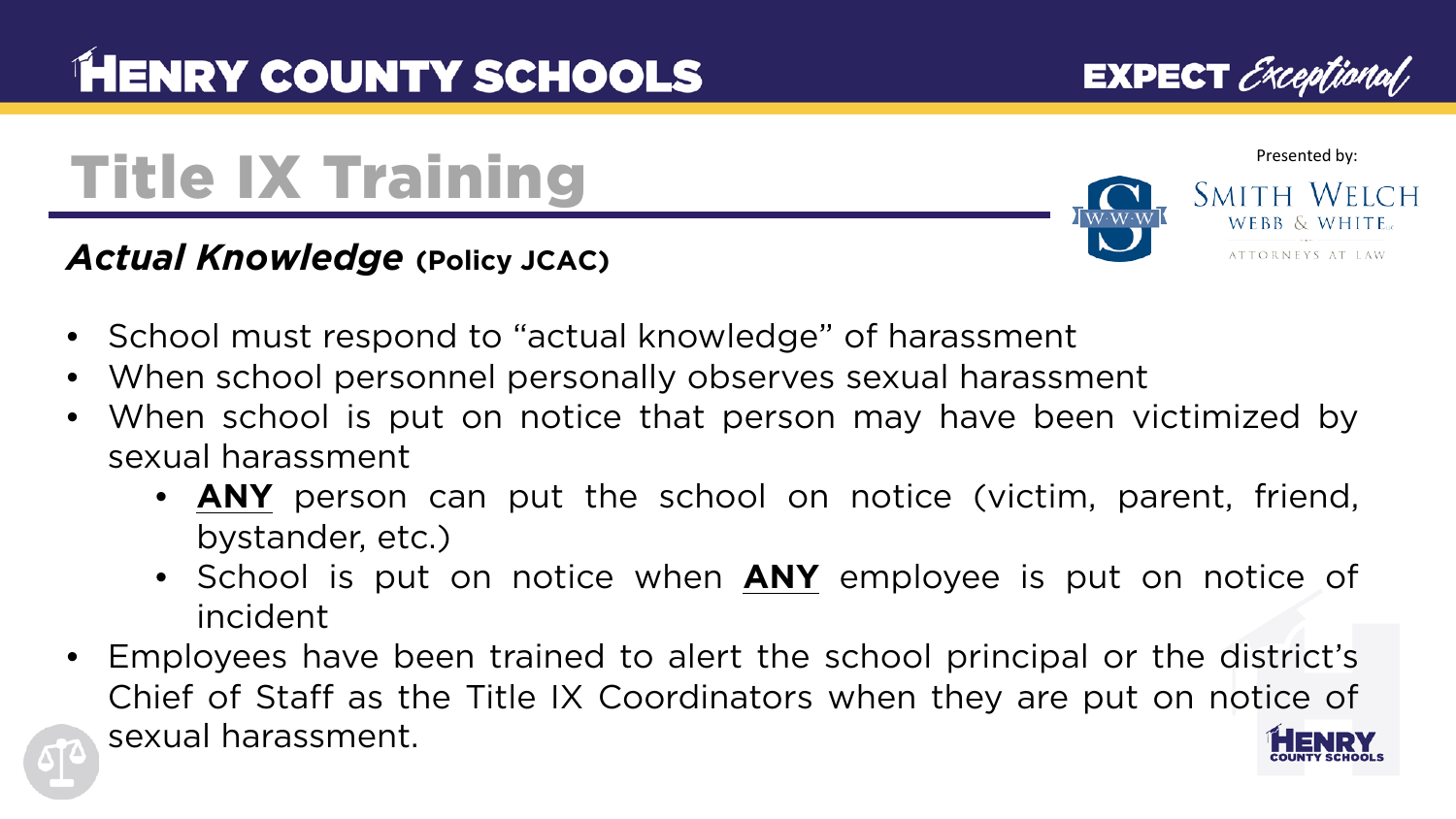### *Response to Sexual Harassment* **(Regulation JCAC, Sections I.D.1 and II)**

- What does a school do when it is put on notice of sexual harassment?
	- It must respond in a way that is not "deliberately indifferent"
	- Response cannot be clearly unreasonable in light of the known circumstances
		- o Most important thing you can do is take complaints seriously when you have notice of them – do not ignore complaint or hope that it will just go away on its own
	- Must respond promptly





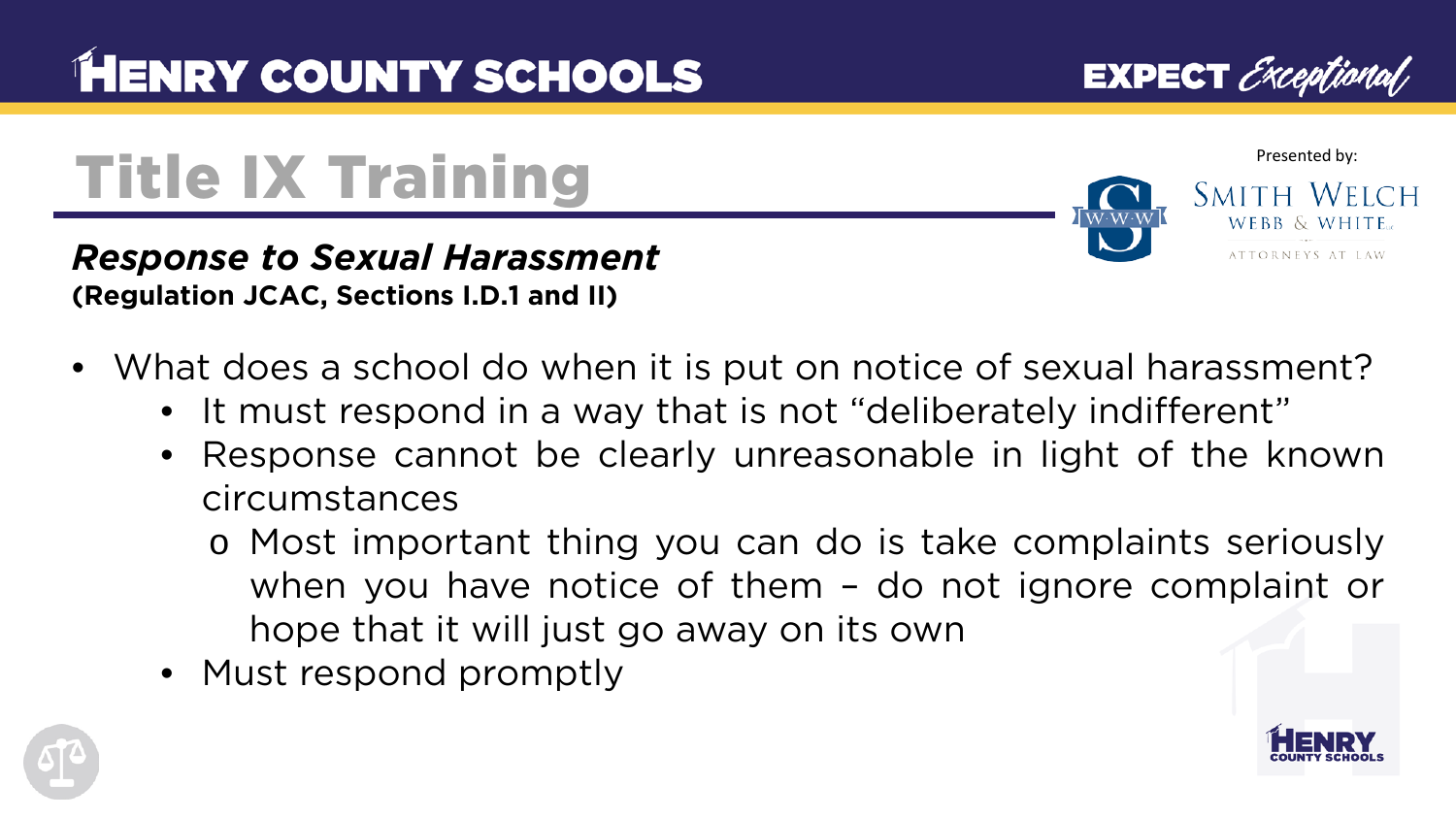

#### *Sexual Harassment Response Process*

**(Regulation JCAC, Section I.D.1, Section II, Section III, Section VI.A and B)**

- Title IX Coordinators can accept reports of sexual harassment (at **any** time) in person, by mail, by telephone, by email, or by any verbal or written means
- Once a report is received, the Title IX Coordinator will
	- **promptly** and **confidentially** reach out to complainant to discuss options
	- Discuss the availability of supportive measures with or without a formal complaint
	- Discuss the right to file a formal complaint and how to do so
- Title IX Coordinator will also provide and effectively implement supportive measures, including after the grievance process is completed.
- Preserve evidence or information.





WEBB & WHITI

**ATTORNEYS AT LAW** 

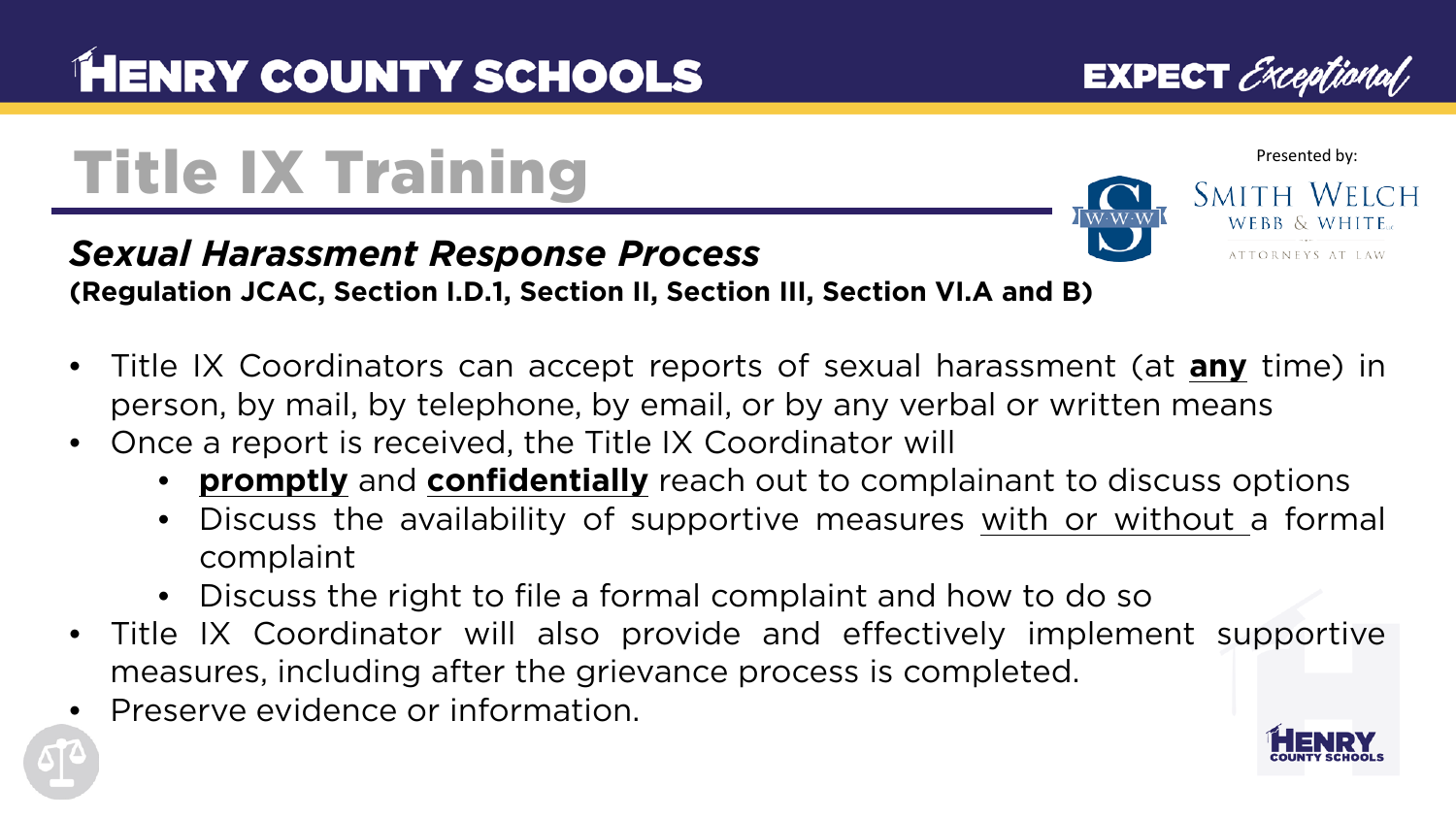**EXPECT** Exceptional

### Title IX Training **Presented by:**

**Supportive Measures** (Regulation JCAC, Section II.A and B, Section III, Section IX)





- Must be offered with or without filing of formal complaint
- Must be offered to complainant, can be offered to respondent
- **What are supportive measures?**
	- Free, individualized services designed to restore or preserve equal access to education, protect safety, or deter sexual harassment
	- Designed to support student, cannot be punitive or disciplinary with respect to another student
	- Cannot unreasonably burden another person
- Title IX Coordinators will consider the victim's wishes regarding supportive measures.
- Title IX Coordinators will keep supportive measures confidential unless it impairs the ability to provide the supportive measure.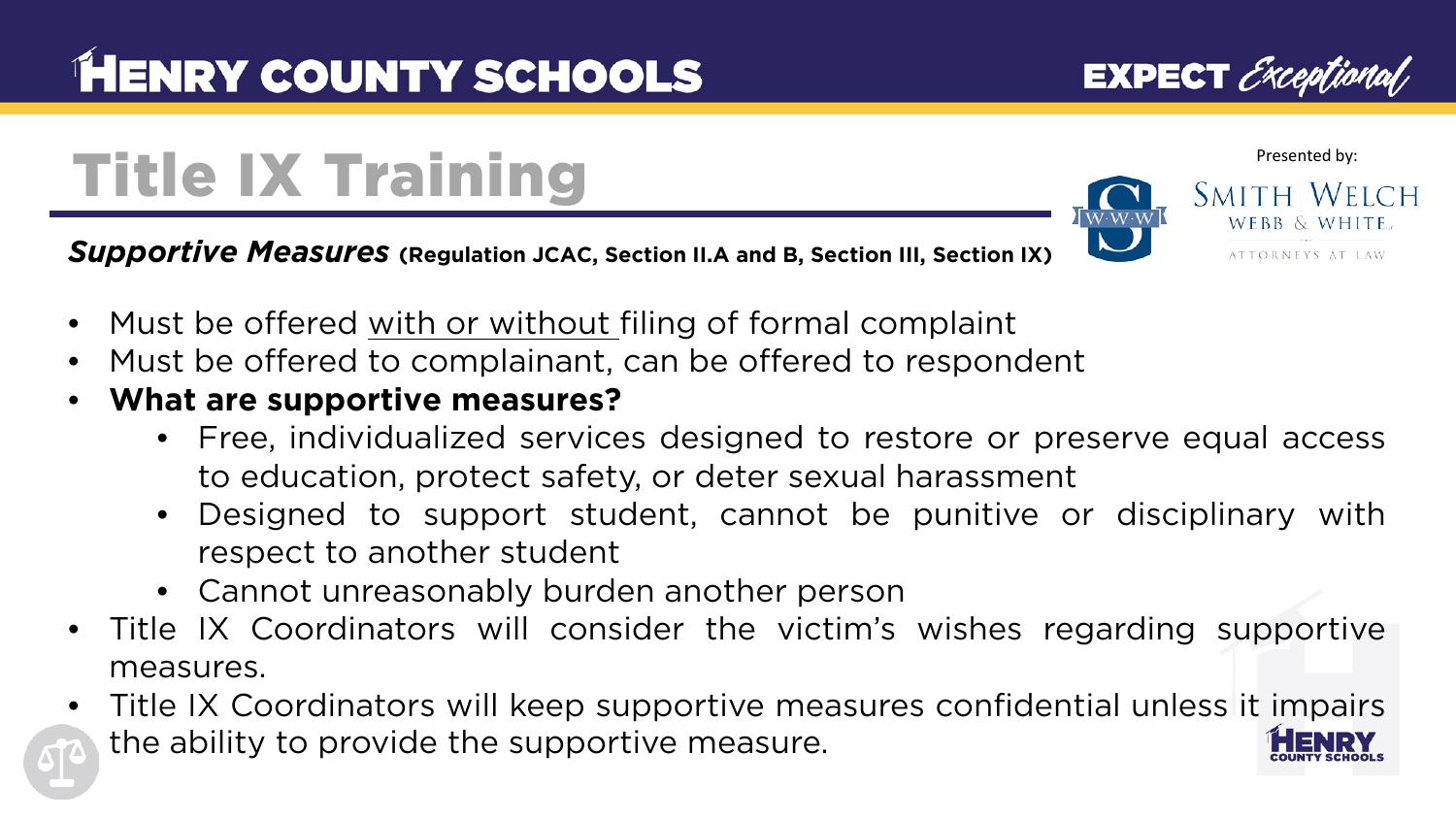



**Supportive Measures** (Regulation JCAC, Section II.A and B, Section III, Section IX)





- Range of supportive measures offered:
	- o counseling by a school staff person, extensions of deadlines or other course-related adjustments, modifications of work or class schedules, mutual restrictions on contact between the parties, changes in classroom transition routes, increased security and monitoring of certain areas of the school campus, and/or a combination of local interventions and supports
- Title IX Coordinators (principals) are responsible for determining appropriate supportive measure and effectively implementing the supportive measure.



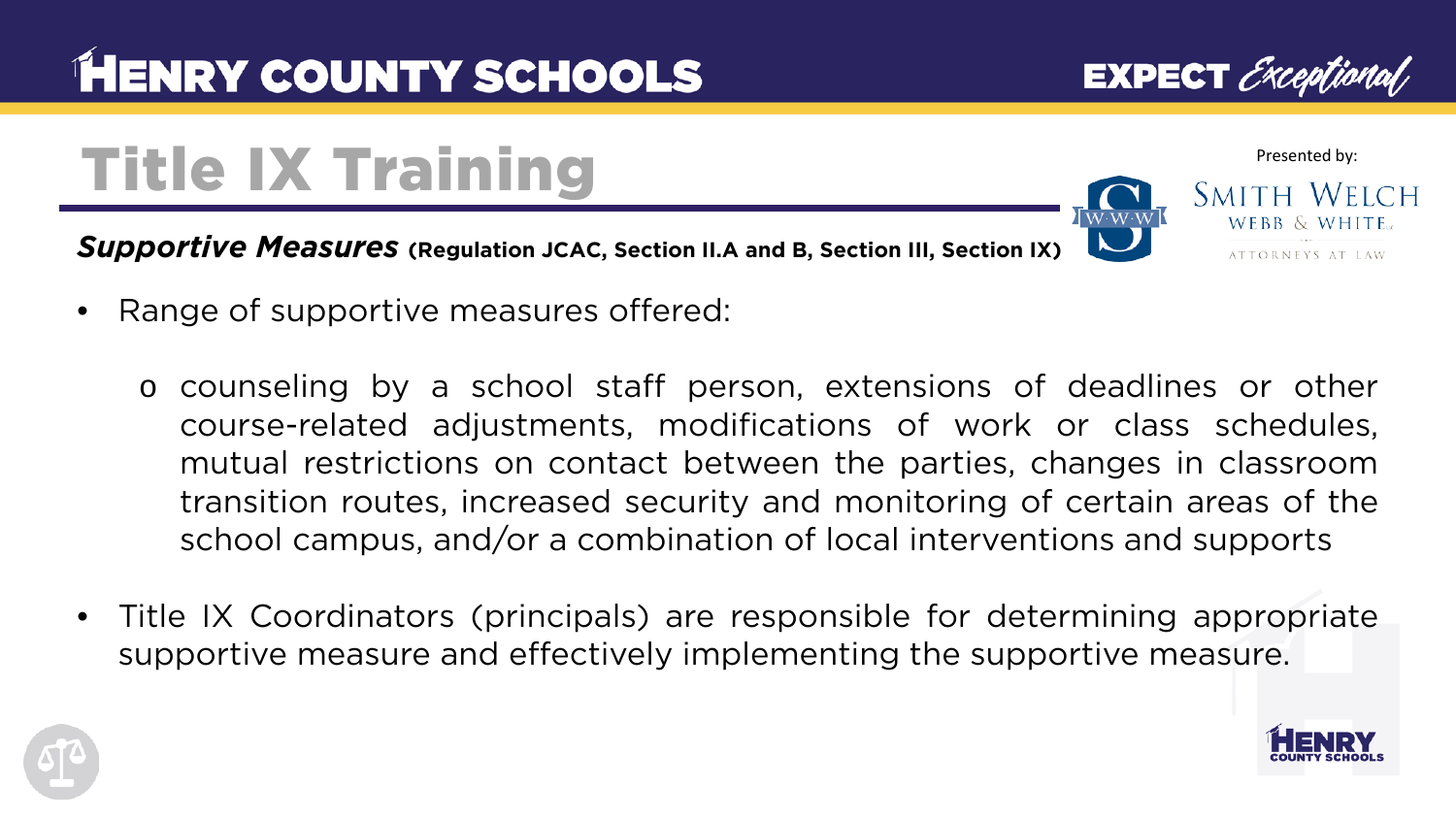**EXPECT** Exceptional

### Title IX Training **Presented by:**

*Filing Formal Complaints* **(Regulation JCAC, Section I.F, Section II.A, Section VI)**





- Title IX Coordinator will inform student about the right to file a formal complaint.
- Title IX Coordinator will not encourage or discourage student to file a formal complaint.
- Formal complaints can be filed by the student (or their parent or legal guardian).
- Formal complaints also can be filed by the Title IX Coordinator.
- Formal complaint begins the formal process of adjudicating whether sexual harassment has occurred, and can result in discipline against the respondent and additional supportive measures for the complainant .



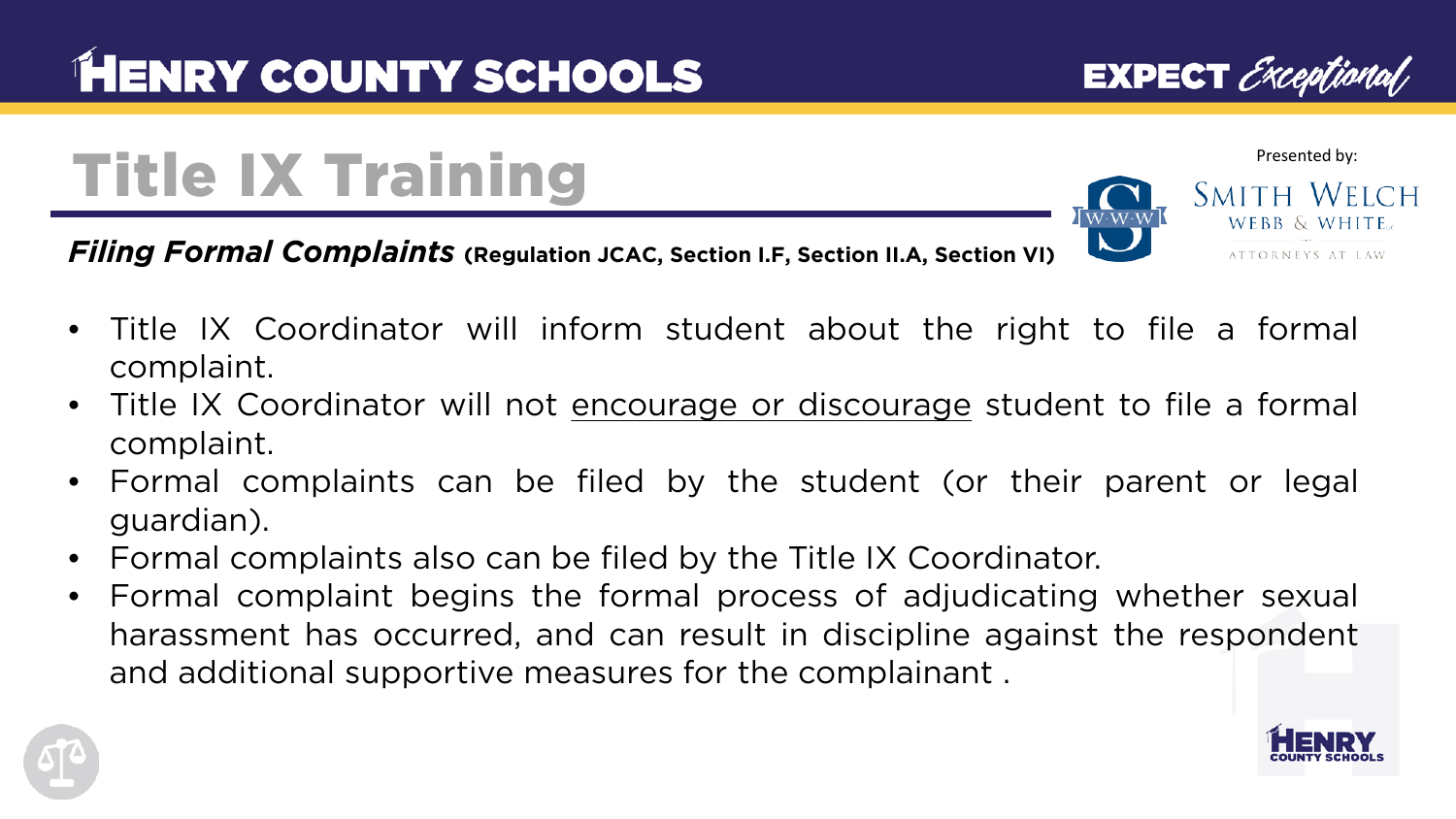

### **SO, WHAT ARE THE ROLES AND RESPONSIBILTIES OF TITLE IX INVESTIGATORS AND DECISION-MAKERS UNDER THE NEW TITLE IX REGULATION AND HCS POLICY AND REGULATION JCAC?**

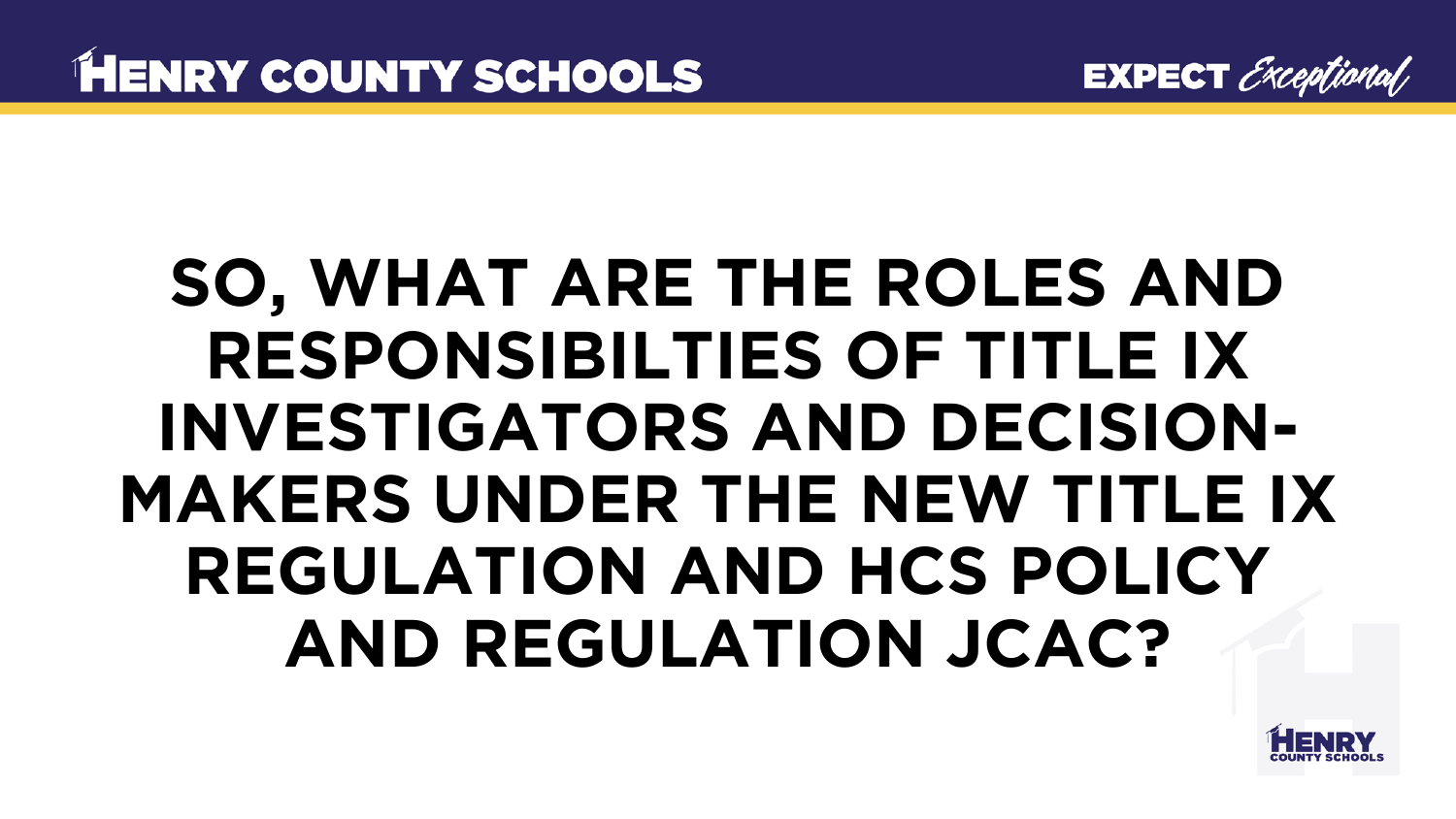





#### *Overview of the Sexual Harassment Determination Process*

- Report made to the building level Title IX Coordinator.
- Building level Title IX Coordinator performs required duties and responsibilities.
- When a formal complaint is filed, the building level Title IX Coordinator will submit response notes and formal complaint to the appropriate Title IX Investigator and the appropriate Decision-Maker.
- Discipline related to sexual harassment is stayed until investigation and completion of the grievance process when a formal complaint is filed.
- The appropriate investigator will complete the investigation.
- The Decision-Maker will perform all required duties under the grievance process, review all evidence and make a determination regarding whether sexual harassment occurred.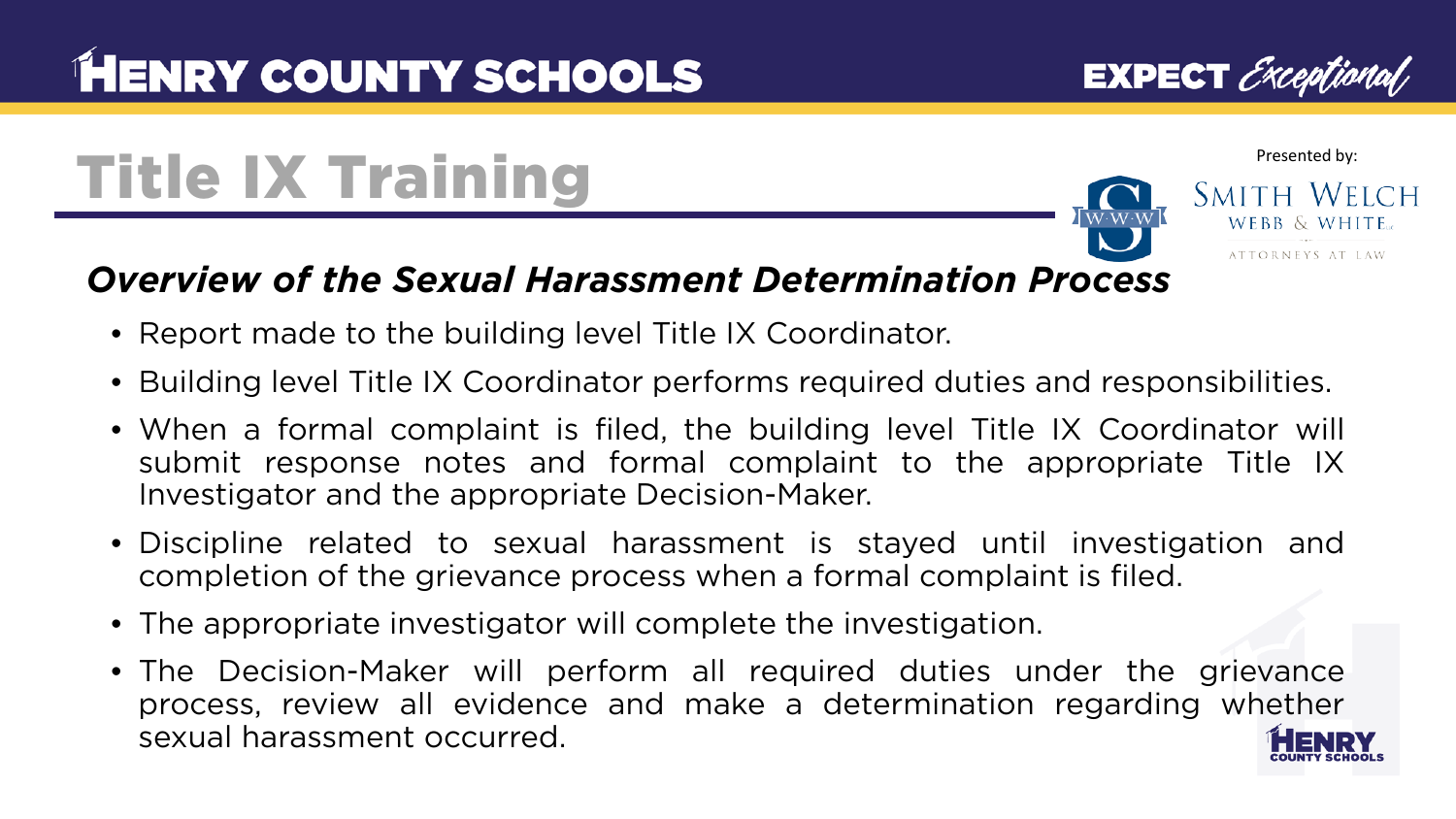

The grievance process protects the rights of both the complainant and the respondent

- District cannot discipline respondent for sexual harassment without going through the grievance process
- Respondent is entitled to a presumption of innocence
- District always bears the burden to prove sexual harassment by a preponderance of the evidence
- All parties have the right to give and review evidence
- Title IX Investigator will impartially and fairly gather all evidence and provide an investigative report to the parties.
- Title IX Decision-Maker will objectively review the evidence and make a written determination regarding responsibility.

• Both parties have the right to file an appeal to an appellate decision-maker

• Limited to new evidence, bias, conflict of interest, or a procedural irregularity.





WEBB & WHITE

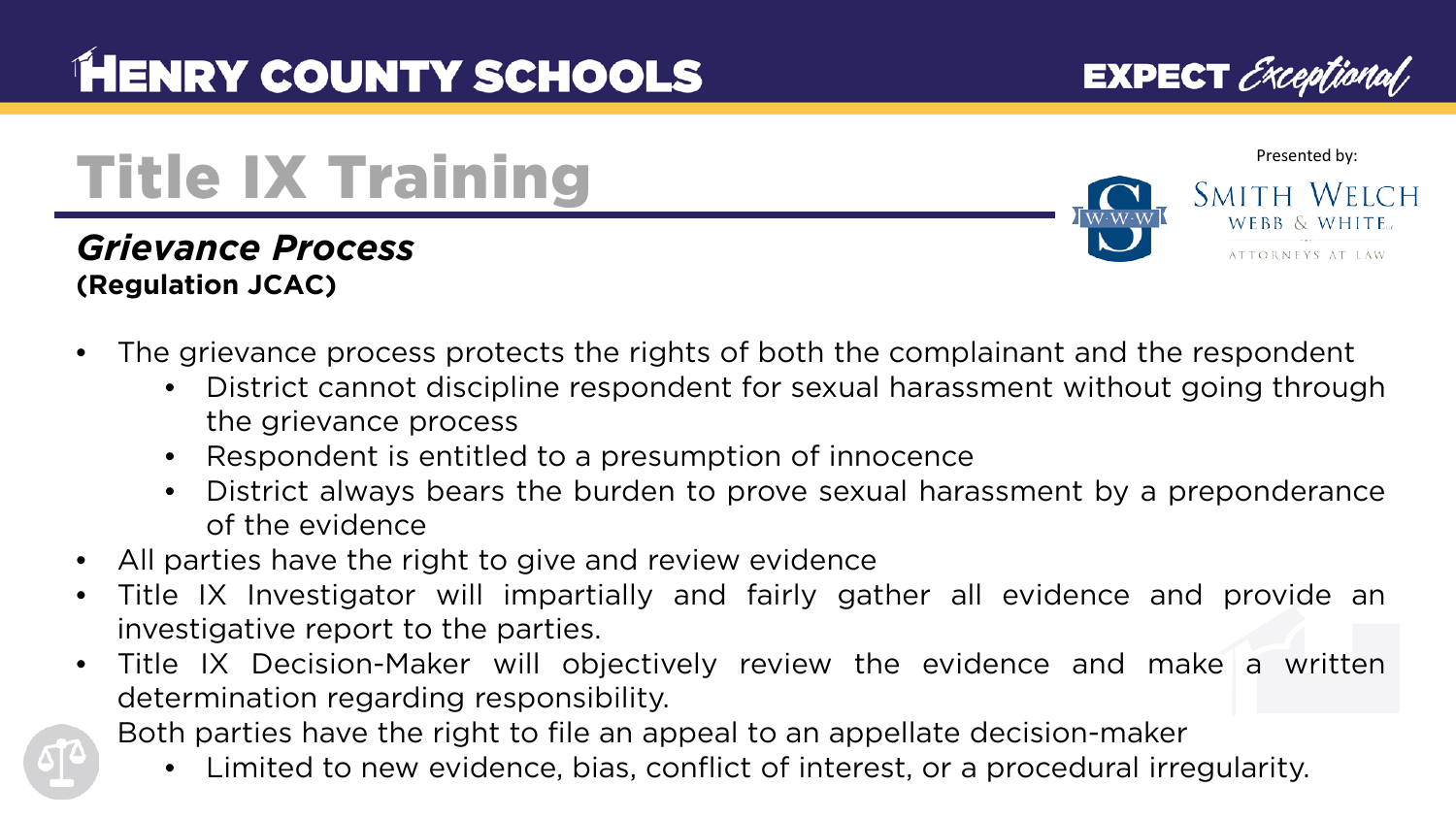

#### *Grievance Process* **(Regulation JCAC)**



**EXPECT** Exceptional

- Once a formal complaint has been filed, the Title IX Coordinator will give a copy of the formal complaint to the relevant decision-maker and send notice to the parties that contains the following:
	- Regulation JCAC, informal resolution, allegations, presumption of innocence, right to an advisor, inspection of evidence, any statement regarding false information.
- Within ten (10) days, the decision-maker must review the formal complaint and make a determination whether the complaint should be dismissed; must send written notice (with reasoning) to the parties if the complaint is to be dismissed. This can be appealed.
	- **MUST** dismiss if: (1) conduct could not constitute sexual harassment even if proved; (2) conduct did not occur in the education program or activity or (3) did not occur against a person in the U.S.
	- **MAY** dismiss if (1) complainant notifies the Title IX Coordinator in writing that they want to withdraw the formal complaint or allegations therein; (2) the respondent is no longer enrolled or employed by the District; or (3) specific circumstances prevent the District from gathering evidence sufficient to reach a determination as to the complaint or allegations.

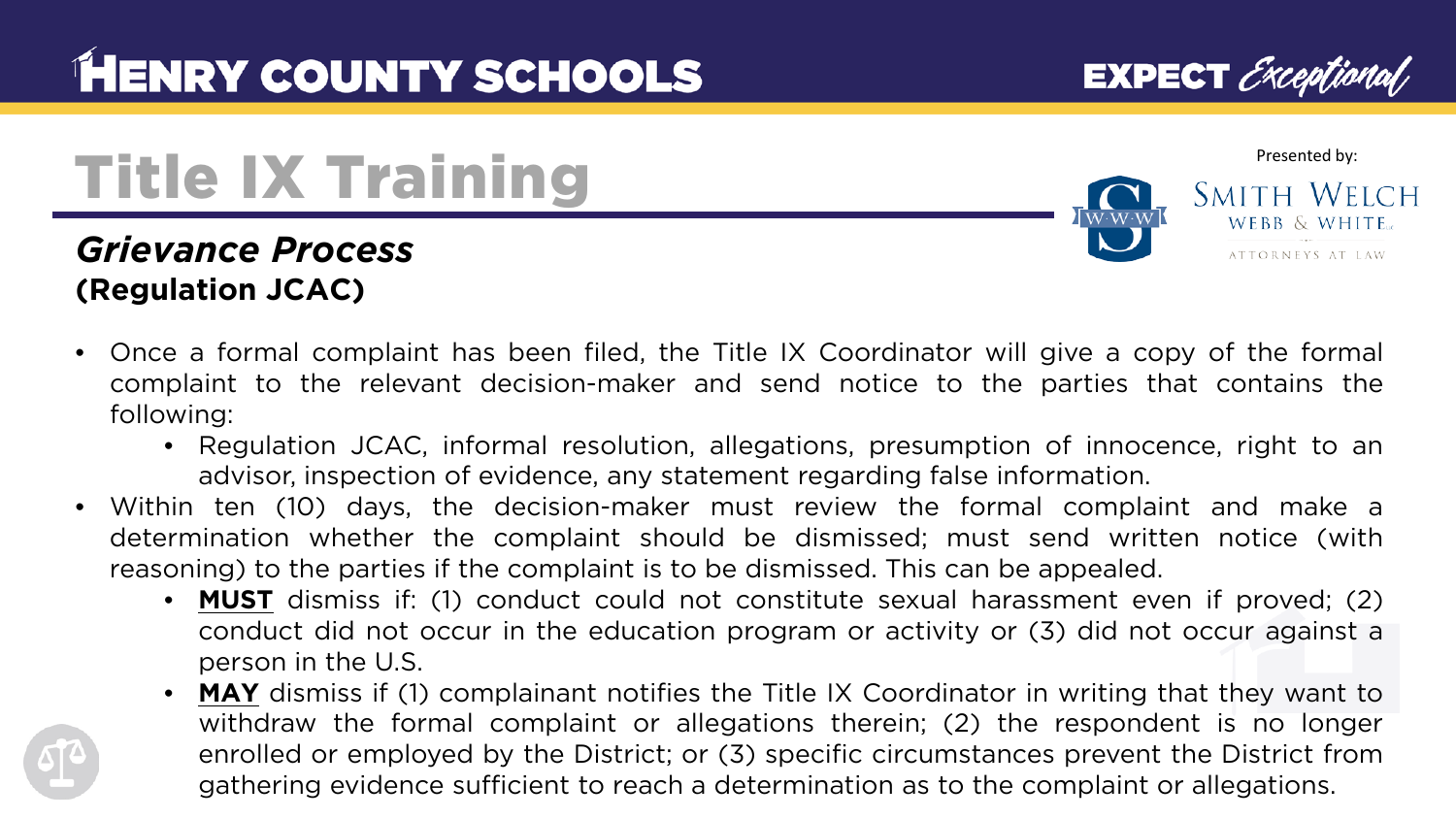

*Prong 1 - "Quid pro quo" harassment* 



Important to understand the three different bases for sexual harassment.

#### "Quid Pro Quo" – something for something

- "An employee of the recipient conditioning the provision of an aid, benefit, or service of the recipient on an individual's participation in unwelcome sexual conduct".
- Involves employees (for example, teacher, faculty member, coach, etc.)
- Does not involve non-employees (students, volunteers, etc.)
- Broad interpretation
	- Includes both express and implied situations
	- Does not need to be severe, or pervasive; can be one-time instance

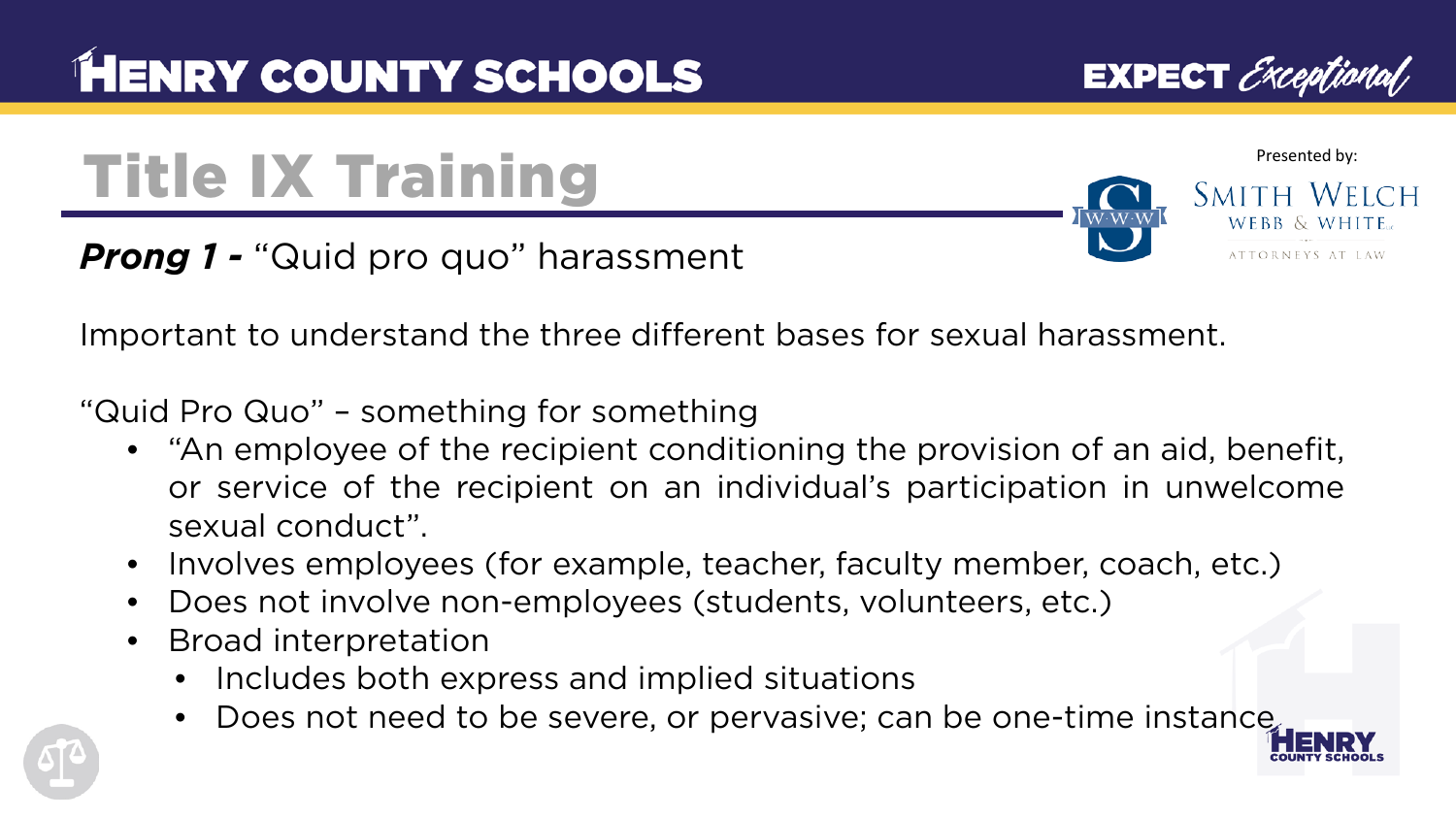

#### *Prong 2 - "Davis* standard" harassment



- "Unwelcome conduct determined by a reasonable person to be so severe, pervasive, and objectively offensive that it effectively denies a person equal access to the recipient's education program or activity".
- Evaluate under reasonable person standard (from the complainant's perspective); many factors to consider including student age, disability status, position of authority of involved parties, etc.
- Must be all three severe, pervasive **and** objectively offensive (look to conduct)
	- Severe is conduct extreme?
	- Pervasive *generally* means a one-time incident is not enough (could be if it impacts several individuals or is widespread – i.e., "sexting" or sharing inappropriate photos to several people)
	- Objectively offensive from a reasonable complainant's perspective
- **AND** must effectively deny a person equal access to education program or activity (impact)
	- Skipping class to avoid harasser, decline in GPA, difficulty concentrating, etc.
	- Does not need to completely deny access, just deny *equal* access; does not require dropping out of school, failing class, having panic attack, etc. (Be careful about applying stereotypes here (expectations of the "perfect" victim).

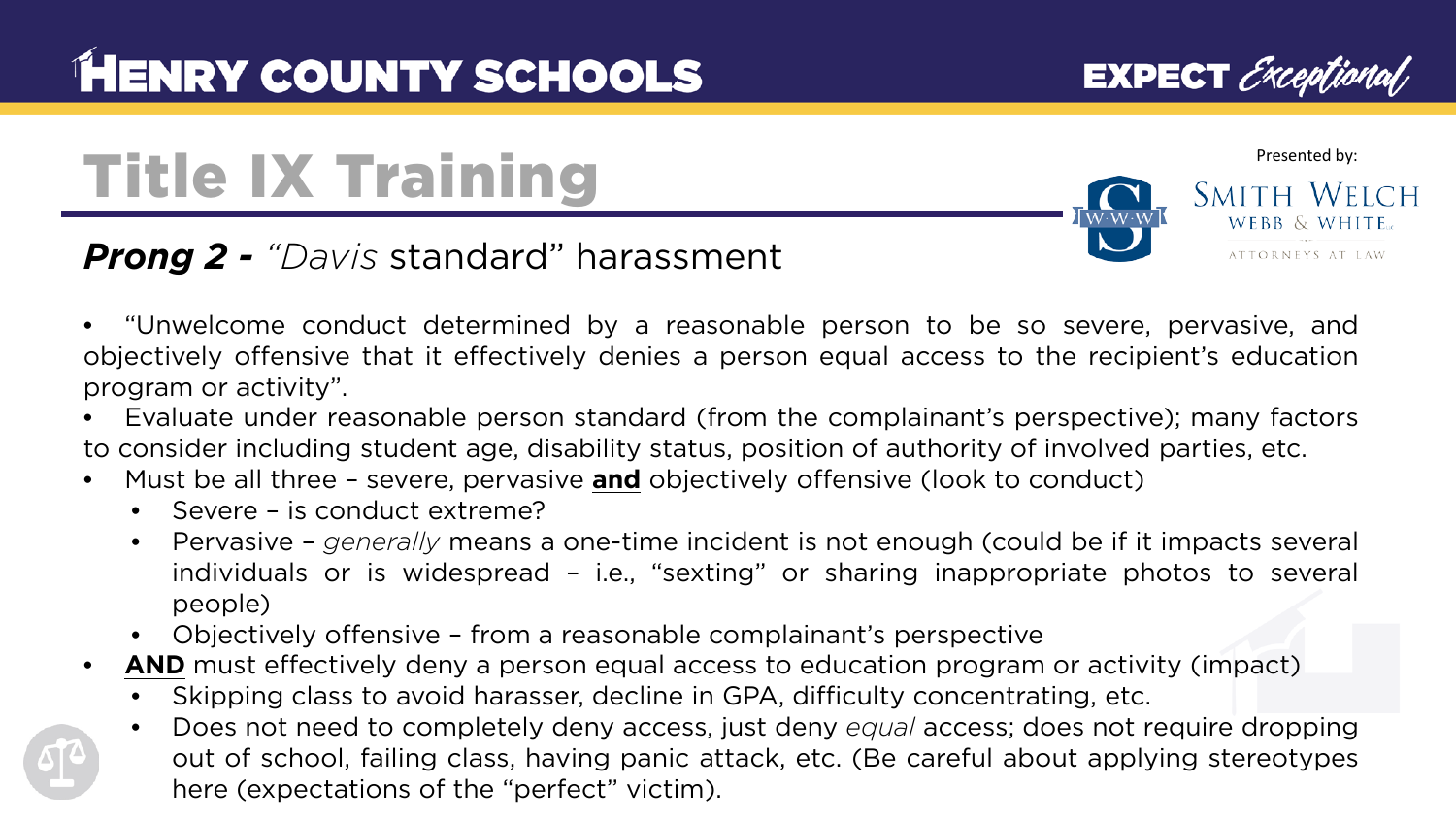

#### *Prong 3 - VAWA / Clery Act Definitions*



"Sexual assault," "dating violence," "domestic violence" or "stalking" under the Clery Act and VAWA – any of these can be sexual harassment regardless of severity or the number of times they occur.

- "Sexual Assault" defined in the Clery Act ("Jeanne Clery Disclosure of Campus Security Policy and Campus Crime Statistics Act", 20 U.S.C. 1092(f)(6)(A)(v)): Any sexual act directed against another person, forcibly and/or against the person's will; not forcibly or against the person's will when the victim is incapable of giving consent.
	- Includes rape, statutory rape, fondling, or attempts to do the same
		- Note on fondling and "butt slaps" and the like; requires an element of touching for the purpose of sexual gratification. Situations like "playing doctor" or other types of conduct that are not for the purpose of sexual gratification will not be satisfy this prong.
	- Could be an issue with voluntary sexual activities between students who are not of the age of consent.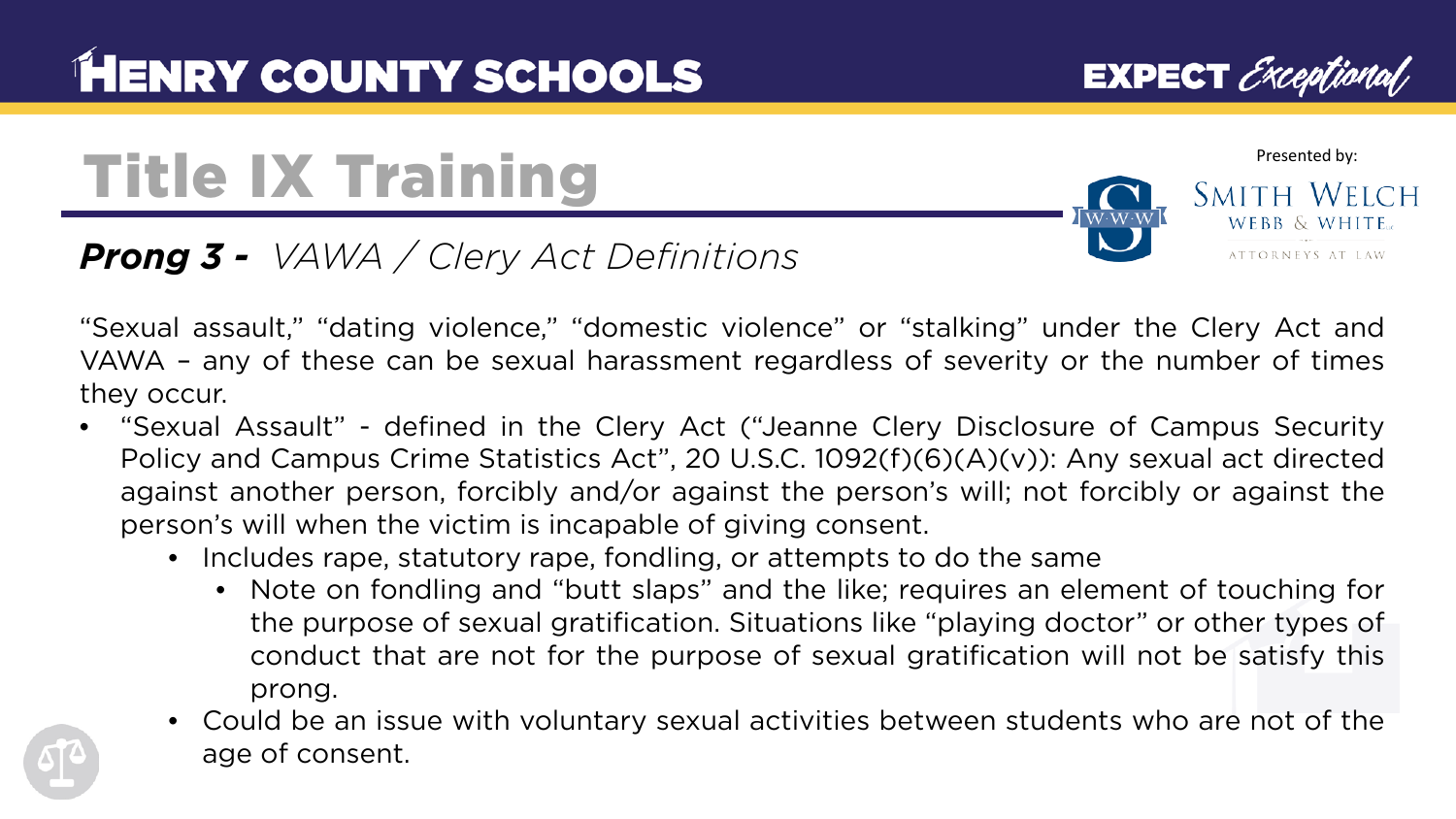

#### *Prong 3 - VAWA / Clery Act Definitions*



- "Dating violence" dating violence as defined in the VAWA ("Violence Against Women Act" of 1994, 34 U.S.C. 12291(a)(10)): Any act of violence committed by a person who is or has been in a social relationship of a romantic or intimate nature with the victim and where the existence of such a relationship shall be determined based on a consideration of the following factors: the length of the relationship; the type of the relationship; and the frequency of the interaction of the persons involved in the relationship.
	- Generally "date rape" situations are in college context.
	- In K-12, this could happen where students are dating and an episode of violence has occurred.
	- But, be mindful of the location and context of the incident as it may or may not be in the district's educational program or activity.
	- Even if something does not fall under the definition of sexual harassment, it can be addressed through the Code of Conduct.

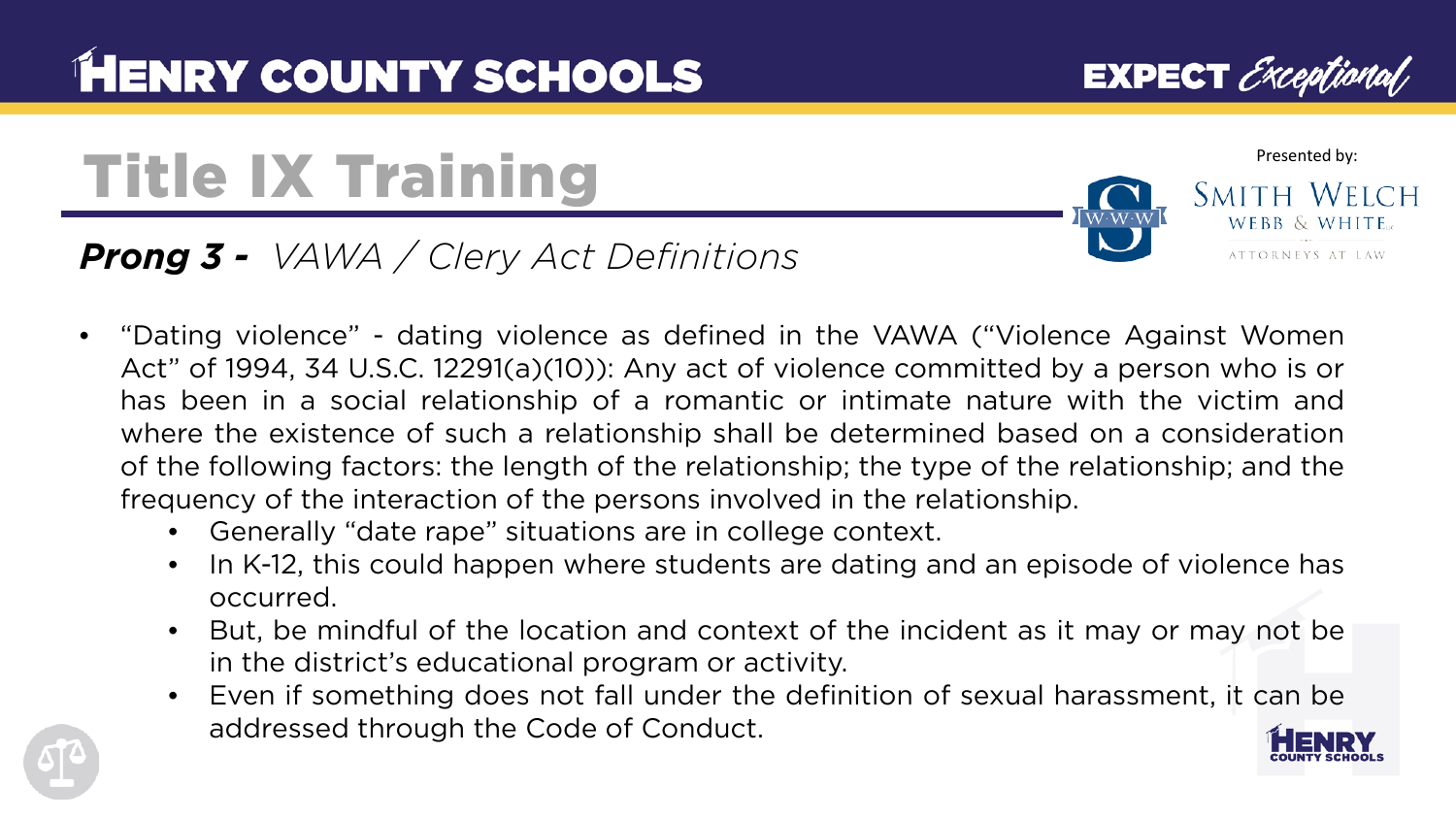

#### *Prong 3 - VAWA / Clery Act Definitions*



- "Domestic violence" domestic violence as defined in the VAWA ("Violence Against Women Act" of 1994, 34 U.S.C. 12291(a)(8)): Any felony or misdemeanor act of violence committed by a current or former spouse or intimate partner of the victim; a person with whom the victim shares a child in common; a person who is cohabitating with the victim or who has cohabited with the victim as a spouse or intimate partner; a person similarly situated to a spouse of the victim under the domestic or family violence laws of the jurisdiction receiving grant monies, or; any other person against an adult or youth victim who is protected from that person's acts under the domestic or family violence laws of this jurisdiction.
	- Consider mandatory reporting obligations
	- Be mindful of the location and method of the incident as it may or may not be in the district's educational program or activity.

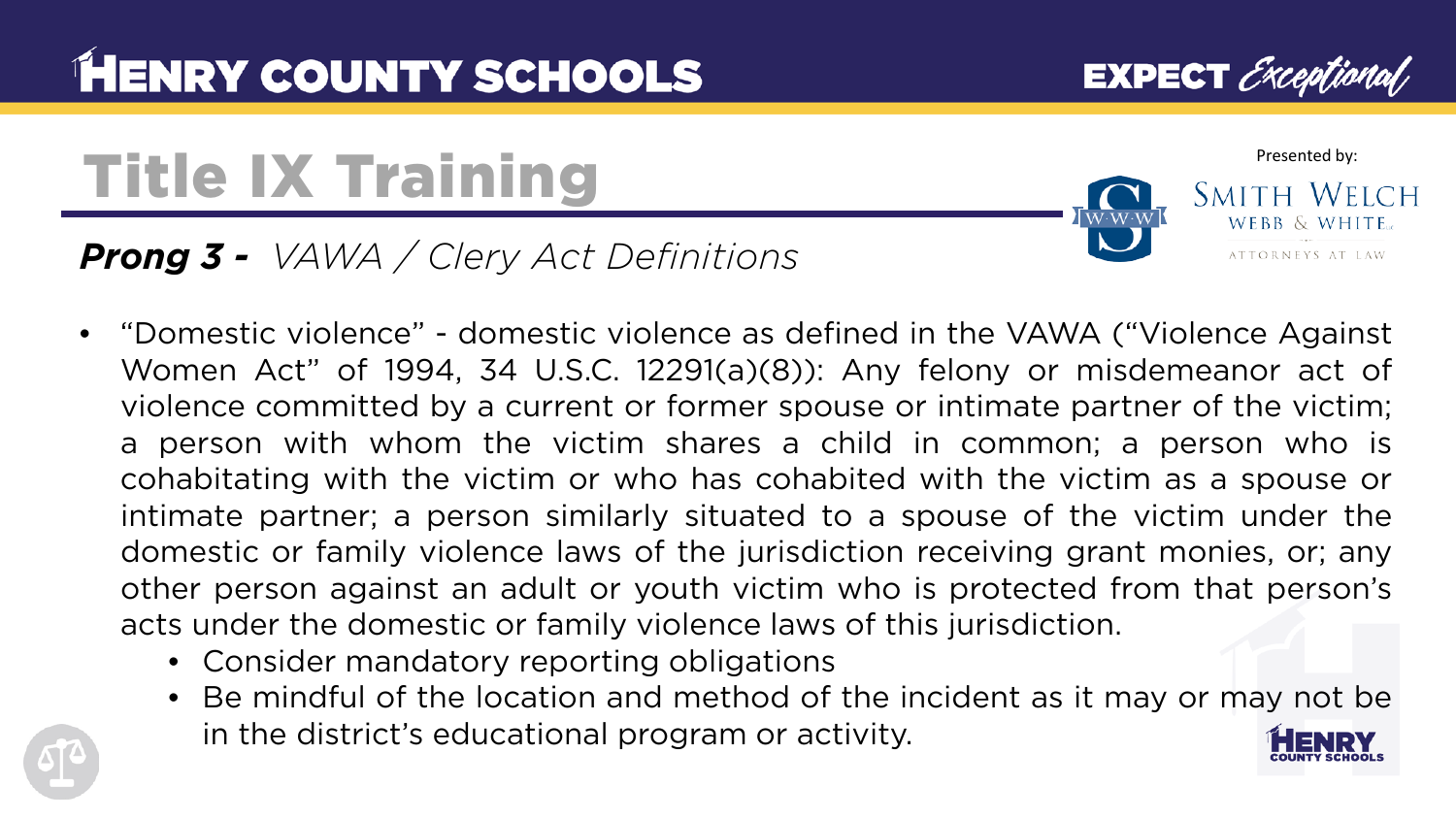

#### *Prong 3 - VAWA / Clery Act Definitions*



- "Stalking"
	- stalking as defined in the VAWA ("Violence Against Women Act" of 1994, 34 U.S.C. 12291(a)(30): May be defined as engaging in a course of conduct directed at a specific person that would cause a reasonable person to fear for his or her safety or the safety of others; or suffer substantial emotional distress.
	- During remote learning, this may well be one of the most important definitions.
	- Could include online harassment (if a "course of conduct") that either causes a student to fear for safety or suffer substantial emotional distress.
	- Be mindful of the location and method of the incident as it may or may not be in the district's educational program or activity.

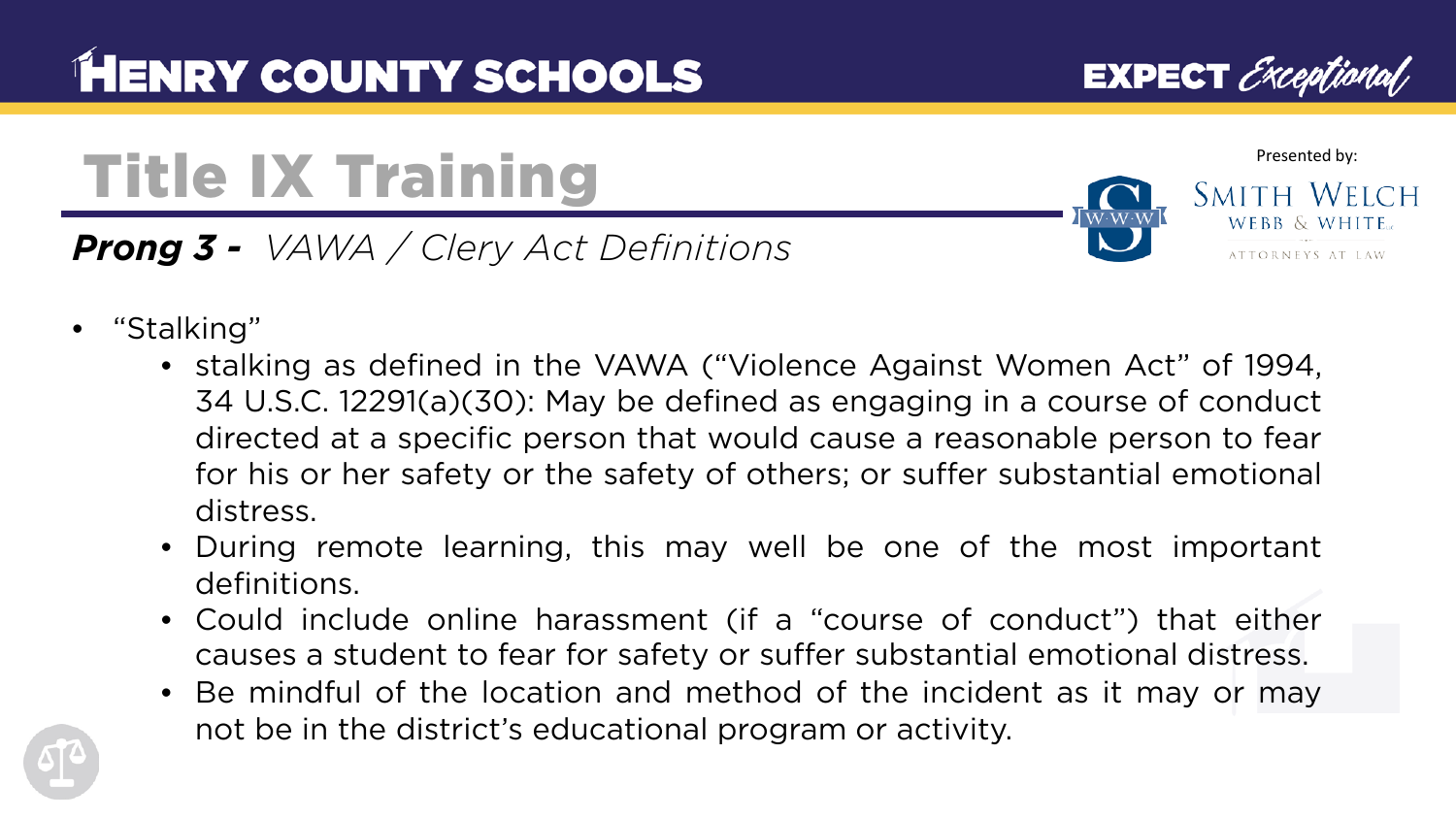

#### *Decision-Maker Checklist for Dismissal*



- Did it occur against a person in the United States?
- Did it occur in the District's educational program or activity?
	- Must be a location, event, or circumstance where a school exercises substantial control over the context of the harassment **and** the person accused of committing the harassment (usually at school, on school bus, on field trip, at school sponsored activities (athletics) or events, or by using the school's technology resources)
- If proved, could it meet the definition of sexual harassment under either prong 1, 2 **or** 3?

#### IF THE ANSWER TO ANY OF THESE IS NO, YOU MUST DISMISS.

If you dismiss, you must promptly send written notice of the dismissal and the reasons therefor simultaneously to the parties. The parties have the right to appeal this decision. Dismissal **does not** mean that the action cannot be dealt with under the Code of Conduct as something other than sexual harassment.

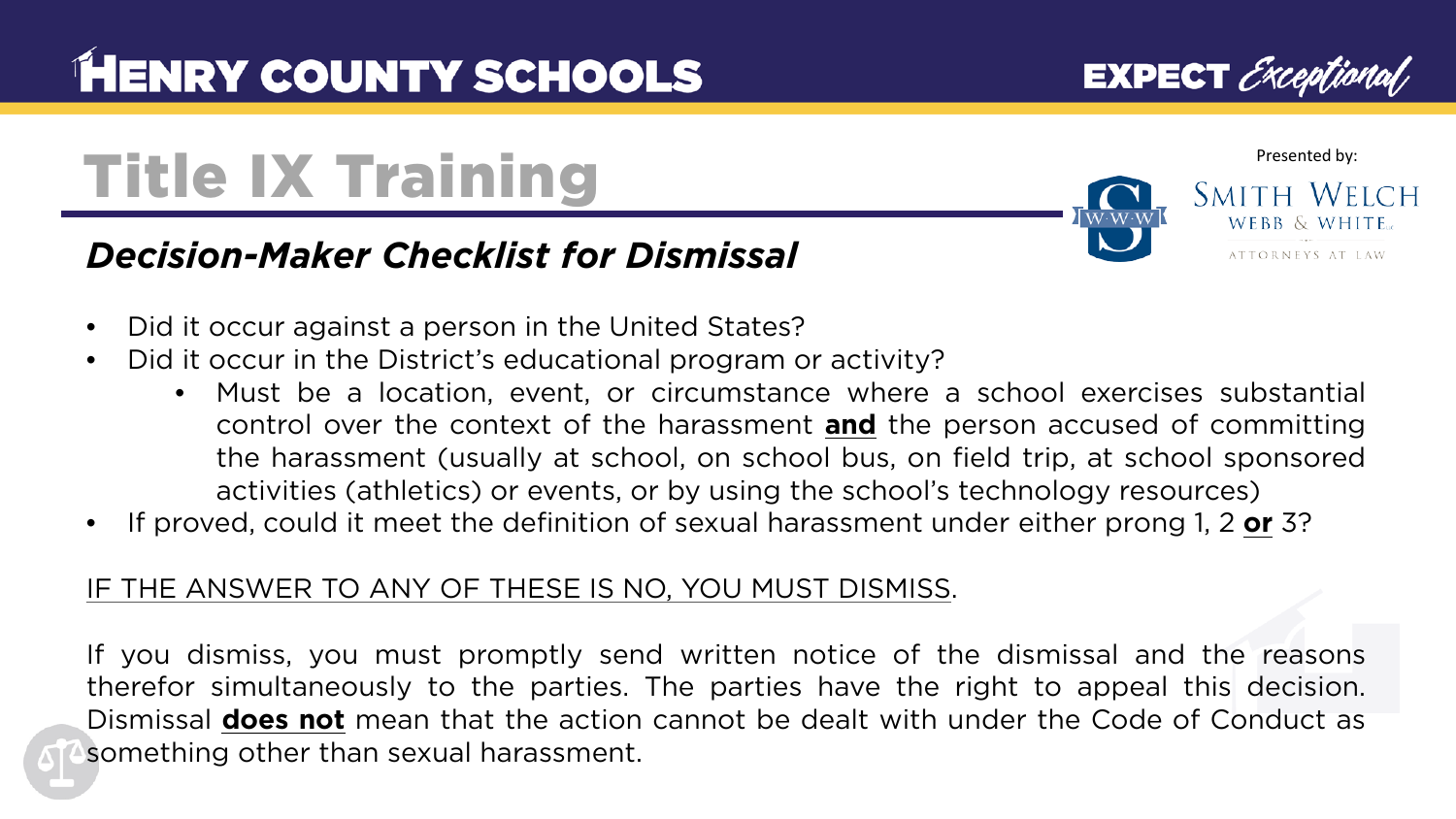

#### *Decision-Maker Checklist for Dismissal*

- Did complainant request, in writing, that they want to withdraw the formal complaint or allegations therein?
- Is the respondent no longer enrolled or employed by the District?
- Are there specific circumstances that prevent the District from gathering evidence sufficient to reach a determination?

#### IF THE ANSWER TO ANY OF THESE IS NO, YOU CAN DISMISS, BUT DO NOT HAVE TO.

If you dismiss, you must promptly send written notice of the dismissal and the reasons therefor simultaneously to the parties. The parties have the right to appeal this decision. Dismissal **does not** mean that the action cannot be dealt with under the Code of Conduct as something other than sexual harassment.







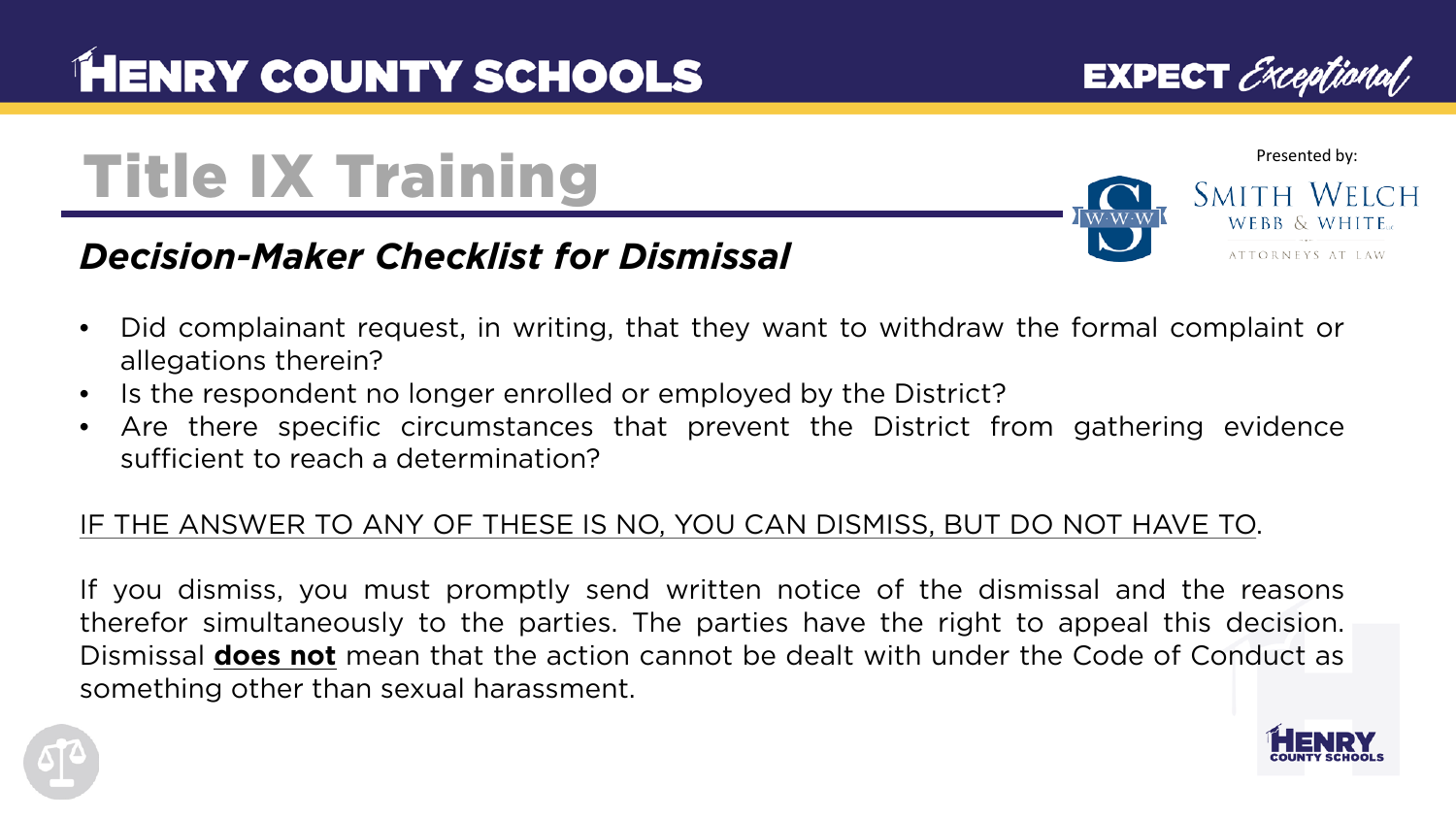#### *Grievance Process* **(Regulation JCAC)**

- If the formal complaint is not dismissed, grievance process continues.
- Parties can submit evidence to investigators within **ten (10) days** of notice of formal complaint.
	- Both parties have the right to submit evidence.
	- Cannot require, allow, or rely upon evidence that is protected by privilege unless it is waived (attorney/client, clergy, psychiatric, etc.)
	- Must give a party at least **24 hour notice** of any interview or meeting and written notice of the date, time, location, participants, and purpose of the meeting.
- Investigators have **twenty (20) business** days to obtain evidence and complete initial review of evidence.
- Investigators will send a copy to each party and advisor (electronic or hard copy).
- Parties have **ten (10) days** to respond to the evidence. Investigators have to review and consider evidence prior to completing report.
- Investigators will complete an investigative report **thirty-five (35) business days** after complaint was filed
	- Must fairly summarize relevant evidence







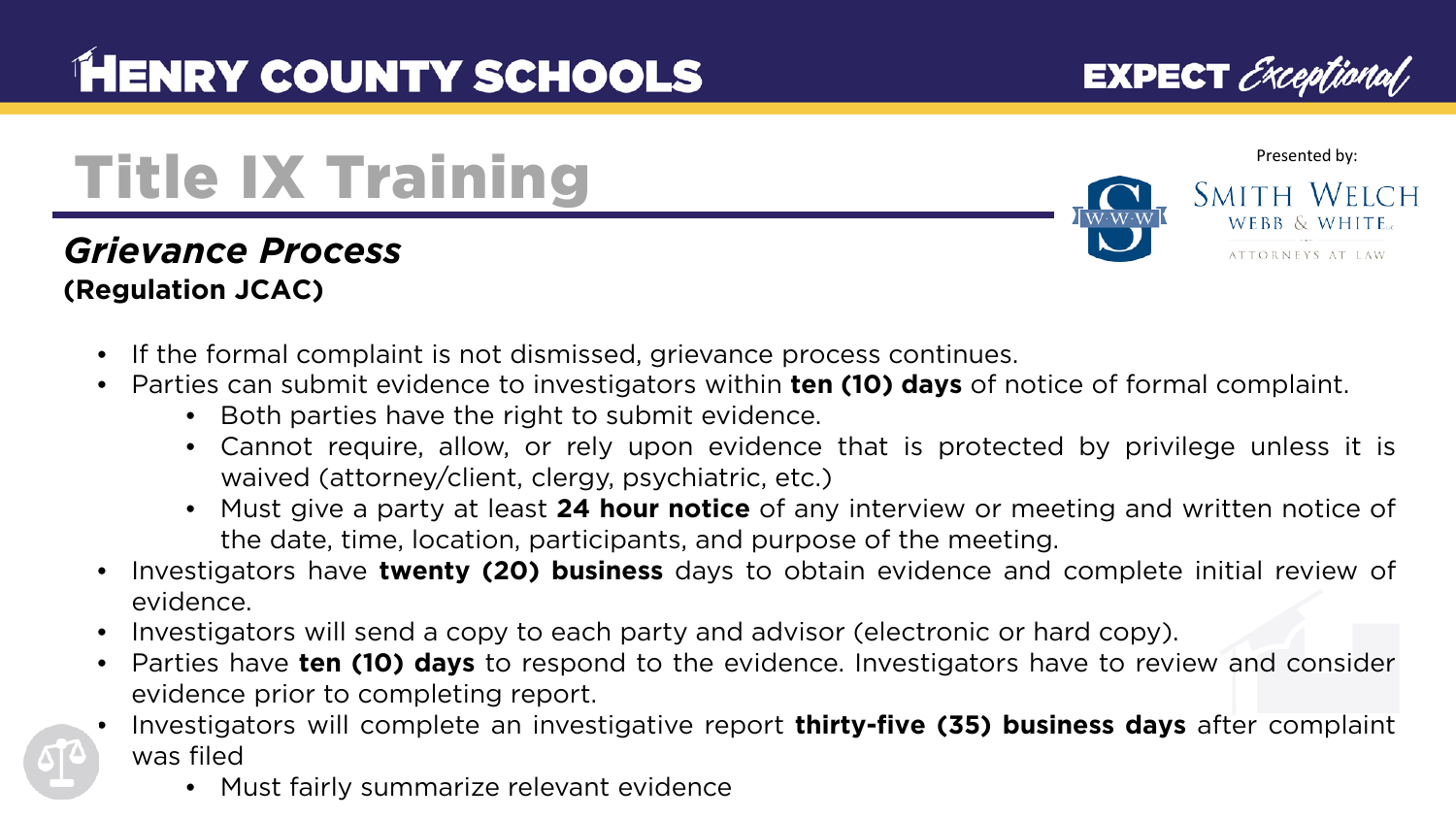

#### *Grievance Process* **(Regulation JCAC)**



- Parties get **three (3) days** to review report and submit written, relevant questions to the decisionmaker.
	- However, parties cannot ask about complainants' sexual predispositions or prior sexual behavior unless offered to prove that someone other that the respondent committed the conduct, that the conduct was consensual (only if student is over the age of 16), or if questions concerning specific incidents of prior sexual behavior were with the respondent.
- Decision-Maker must determine whether questions are relevant.
	- If not relevant, must explain to the party requesting the decision why not.
- If a party or witness refuses to answer a relevant question, decision-maker cannot relay on **any** statement of that party or witness in reaching a decision; however, you cannot base your decision solely on the refusal to answer.
- Answers must be provided within **five (5) business days** of submission; parties are allowed **two (2) days** to submit limited follow up questions, answers to which must also be provided within **five (5) days.**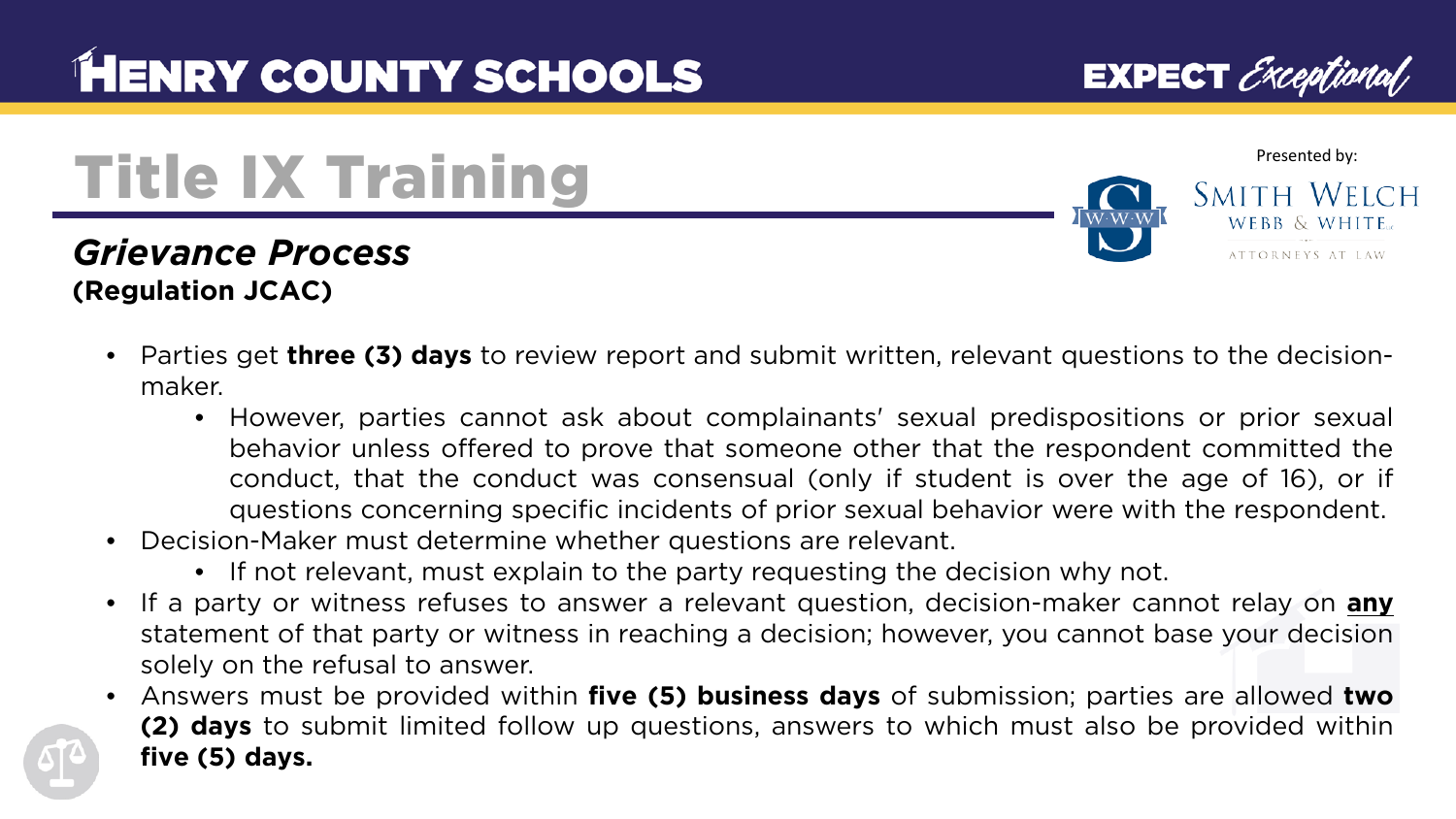

#### *Grievance Process* **(Regulation JCAC)**



- Not sooner than **ten calendar (10) days** following the parties' receipt of the investigative report and not later than **ten calendar (10) days** following the last response to any party's written question or follow-up question, the Board's Decision-Maker(s) will issue a written determination regarding responsibility simultaneously to both parties.
- Decision must include the following: (1) identify the allegations; (2) describe the procedural steps taken from receipt of the formal complaint through determination; (3) make findings of fact; (4) make conclusions regarding how the code of conduct applies to the facts; (5) make a statement of and rationale for the results as to each allegation, including responsibility and any disciplinary sanction as a result, and what remedies are available to the complainant; and (6) describe the appeal process.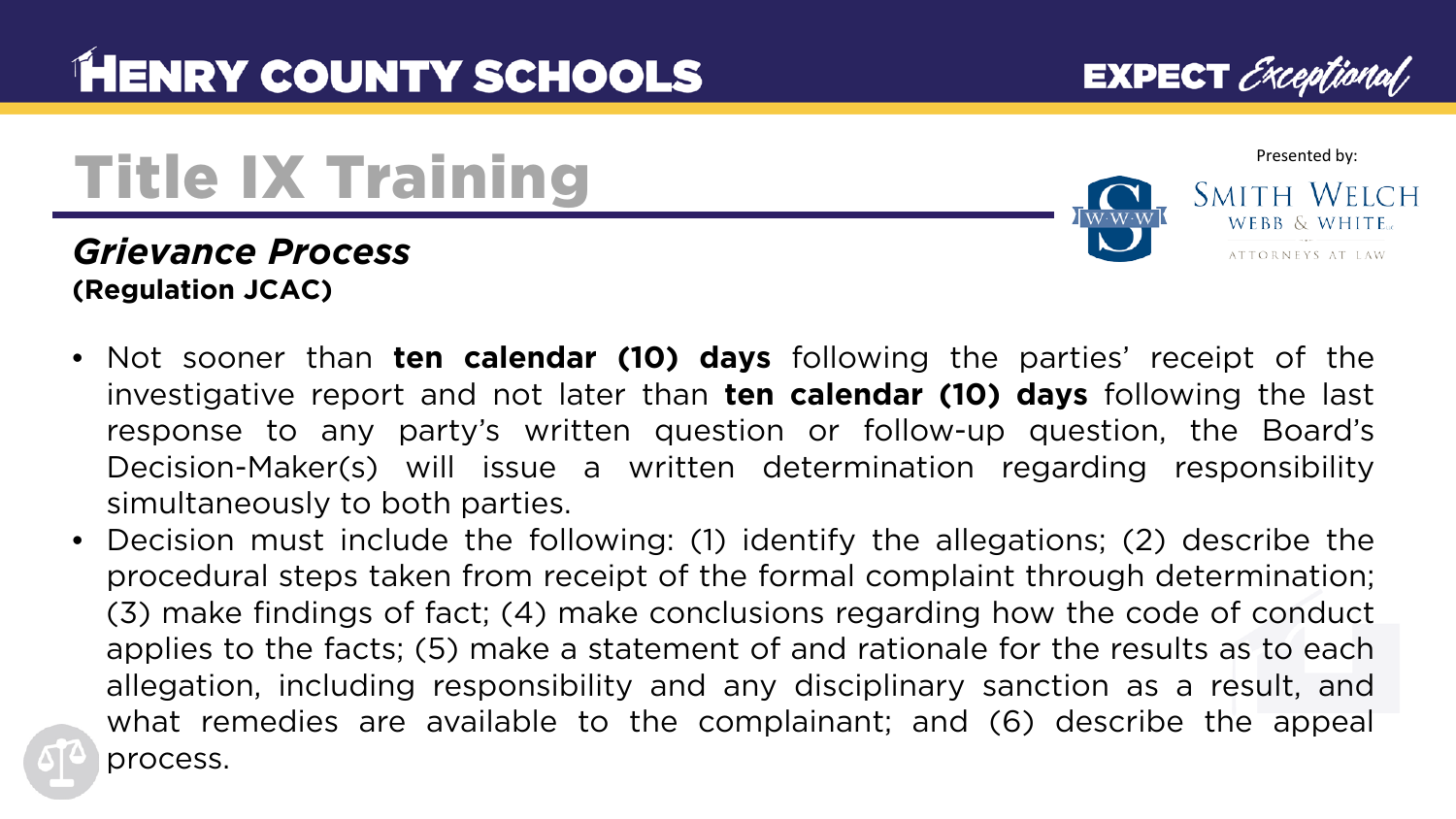

#### *Relevance* **(Regulation JCAC)**



**EXPECT** Exceptional

- A piece of evidence is relevant if it has a tendency to make something more or less probable than it would be without the evidence and it is of consequence in determining the question of sexual harassment.
	- Relevance is fairly broad and can include questions about the who, what, when, when, and how of allegations, as well as issues related to motive or bias, among others.
- This comes up largely in the context of investigators preparing a report with relevant, unbiased evidence and decision-makers allowing certain questions.
	- Relevant evidence includes both exculpatory and exculpatory evidence (in other words, should include both evidence that is favorable or unfavorable to any party).
- **IMPORTANT**: "Complainant receives 'rape shield' protections". Questions or evidence about a complainants sexual predisposition is never relevant, while questions or evidence regarding prior sexual behavior are not relevant, except in two circumstances: (1) to prove that someone other than the respondent committed the conduct or (2) prior sexual behavior with the respondent is offered to prove consent.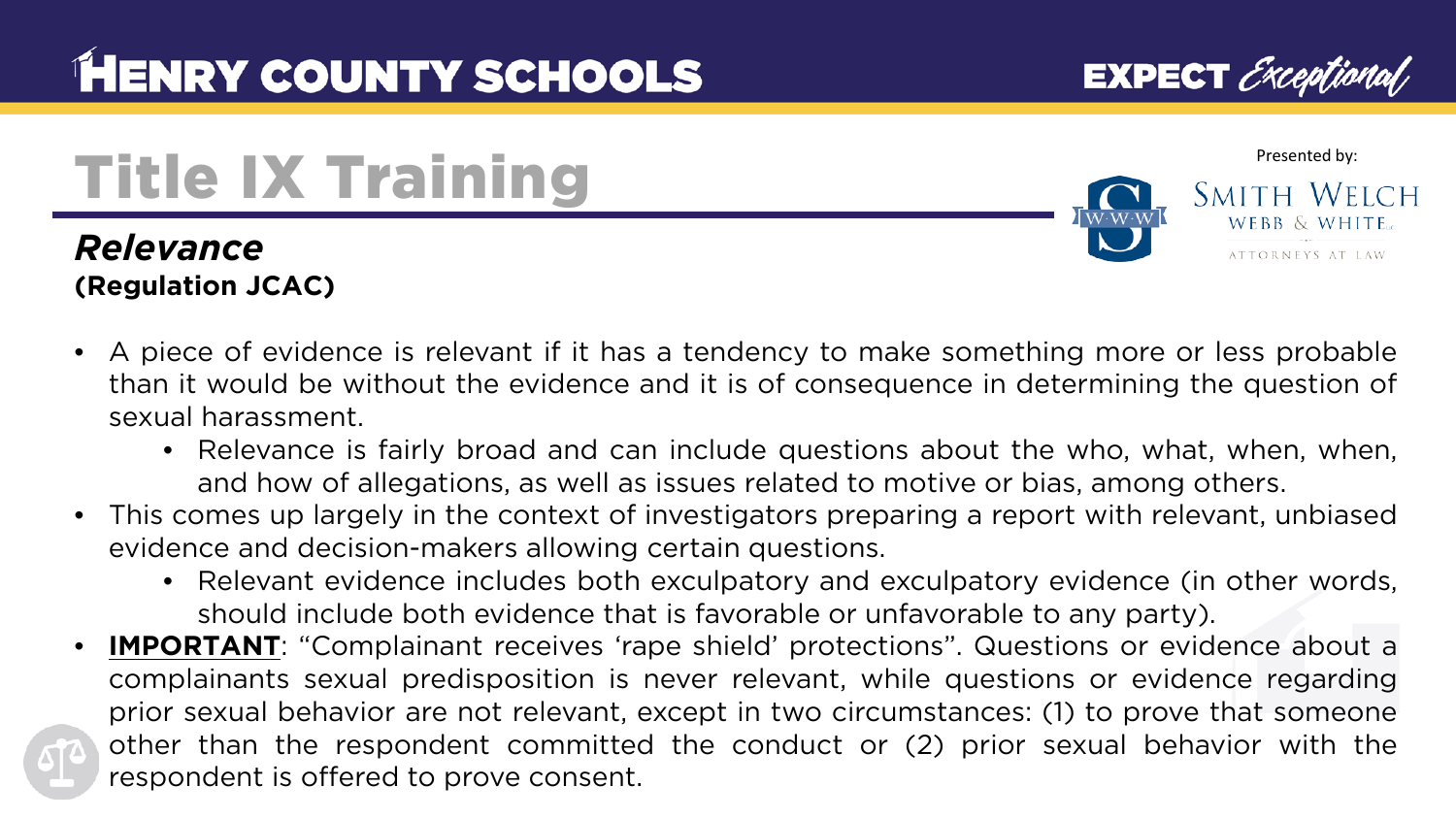

#### *Bias, Stereotypes, Conflicts of Interest* **(Regulation JCAC)**

- Important focus is to avoid any claims of bias or conflicts of interest.
- Moreover, investigators and decision-makers cannot evaluate or collect the evidence in a way that is based on stereotypes or that favors complainants over respondents or men over women.
- Investigator must collect evidence impartially and must include evidence that is both favorable and unfavorable to both parties, so long as it is relevant.
- Decision-Maker must make determination based on preponderance of the evidence – whether the respondent is more likely than not responsible.
- This decision must be based on an objective evaluation of the evidence, and decision-maker must be able to show the rationale in this regard.







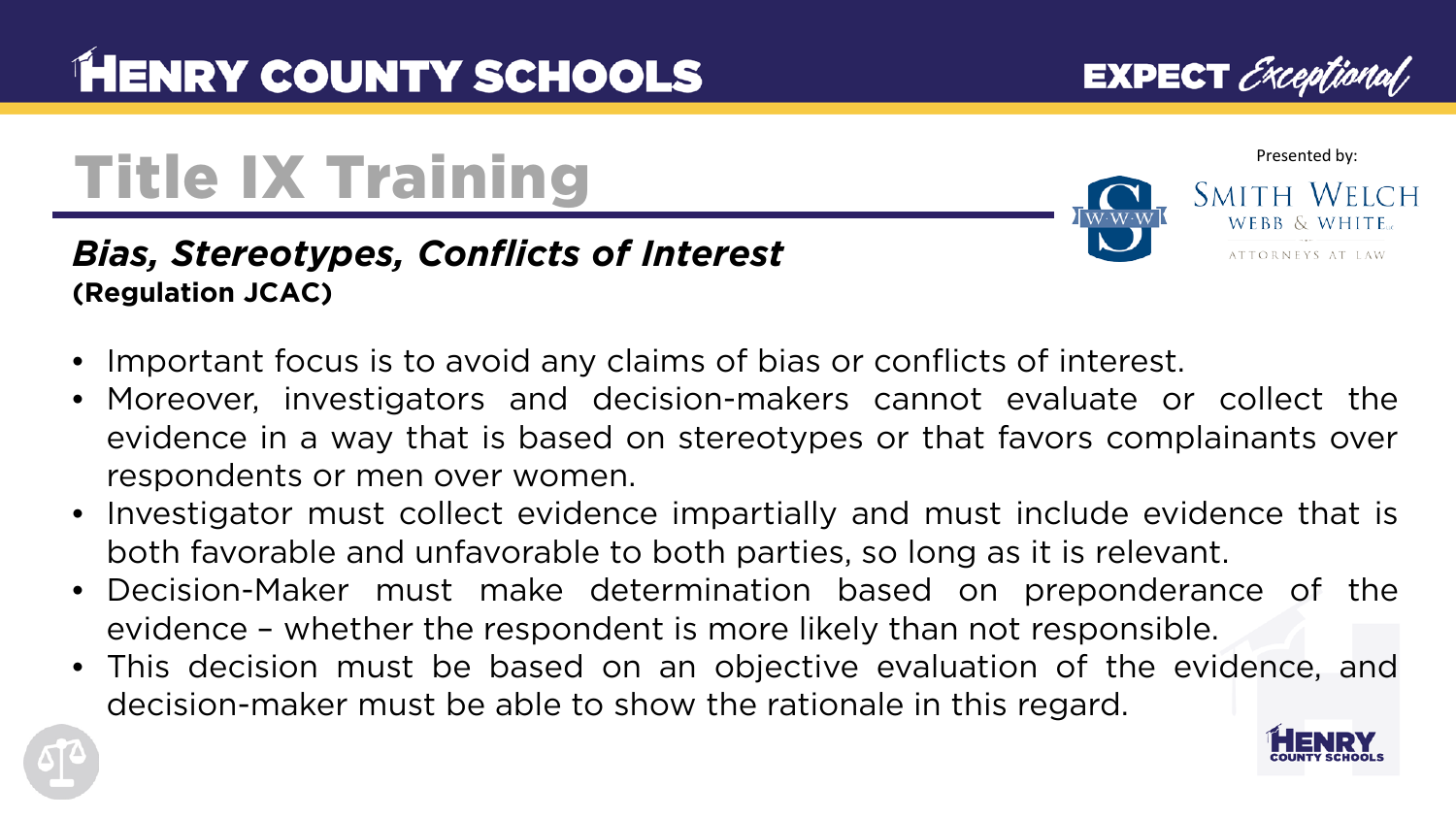## Title IX Training **Presented by:**

#### *Appeals* **(Regulation JCAC)**

- Any party may appeal from a written determination of responsibility or a dismissal of the formal complaint.
- The appellate decision-maker will not be either the Title IX Coordinator, the Investigator, or the Decision-Maker in the matter being appealed.
- Parties have ten (10) days to appeal in writing.
- Only bases for appeal are (1) procedural irregularity that affected the outcome; (2) new evidence that was not reasonably available that will affect the outcome; or (3) a conflict of interest or bias by the Title IX Coordinator, Investigator, or Decision-Maker.
- Parties have five (5) days to support a written statement for or against appeal, and five (5) days to respond to the other's statement.
- No additional evidence is considered on appeal, unless it will affect the outcome.
- Appellate decision-maker will issue written decision describing result of appeal within ten (10) business days.
- All appeals are final.